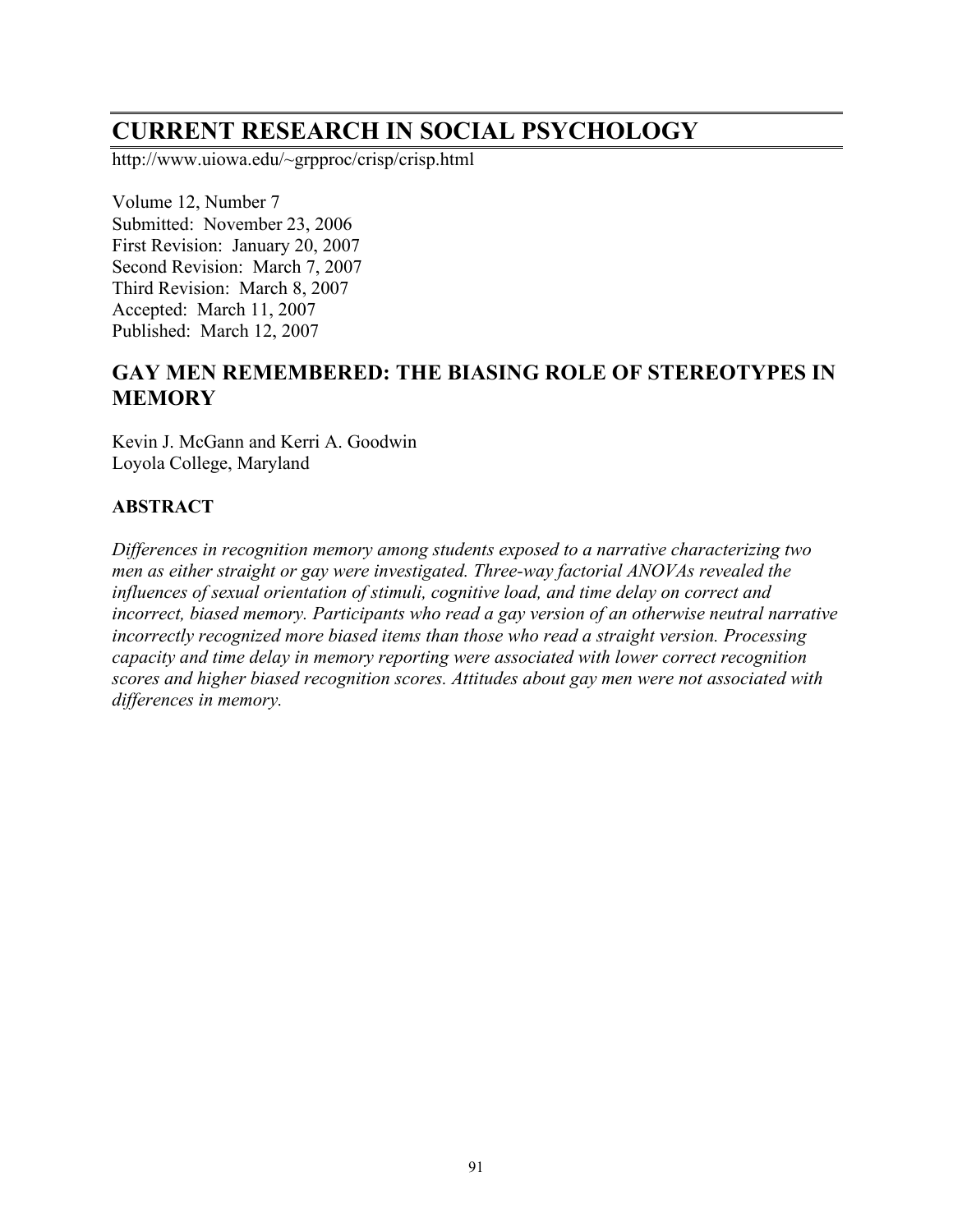# **INTRODUCTION**

While we may like to think that we objectively and reasonably evaluate what occurs in the surrounding world, the manipulation of minor details in our interactions with others could have a strong influence on our memory (Emptor, 1998). Numerous studies to assessed the role of attitudes on memory (Read & Rosson, 1982; Ross, McFarland, & Fletcher, 1981; Sanbonmatzu & Fazio, 1990). However, few researchers (e.g., Snyder & Uranowitz, 1978) have examined the role of negative attitudes on memory for gay men. Thus, one goal of the present study is to examine the effects of negative attitudes and stereotypes about gay men on memory for an event that occurs between two men. In addition, we investigated the influences of processing capacity and time delay on memory performance. We argue that a change in memory would serve as the basis for changes in perceptions and subsequent judgments of others.

Stereotypes simplify complex life experiences and social interactions by creating generalizations about certain groups of people (i.e., outgroups) different from the person making the attribution, and one particular group of people that has been commonly stereotyped in American society has been gay men (Herek, 1988). Walker and Antaki (1986) demonstrated that participants with negative attitudes toward gay men categorized remarks as based on the sexual orientation of the speaker significantly more than participants not demonstrating negative attitudes. They found that participants with negative attitudes toward gay men made more attribution errors when both individuals were gay or straight, suggesting that sexual orientation was used as a schema to group all comments made by gay men and all comments made by straight men. It should be noted that Walker and Antaki did not assess memory performance, but rather they examined perceptions and attributions about gay men, presumably after memory was distorted from prior experiences.

In a study by Snyder and Uranowitz (1978), participants learned of a woman named Betty who was described as either living a gay or straight lifestyle. In a later memory test, participants recognized incorrect "facts" about Betty in a way that corresponded to their original interpretations of her lifestyle (i.e., gay or straight). In other words, participants tended to characterize other aspects of Betty's life in ways that were more *inconsistent* with the narrative, and that were based instead on their prevailing stereotypes of either straight or gay. Again, such cognitive distortions of person perception (i.e., characterizations of Betty) presume changes in memory due to prior information.

Given that sexual orientation seems to be a characteristic that can sway perceptions of others (cf. Snyder & Uranowitz, 1978; Walker & Antaki, 1986), it was assumed that the characterization of sexual orientation would be associated with differences in memory performance. The first hypothesis, therefore, was that participants' who read a narrative about a gay man would correctly recognize fewer test items than those who read the straight narrative. We also examined test item responses that were biased toward gay stereotypes. Therefore, we hypothesized that participants who read the gay narrative would incorrectly recognize more biased test items than those who read the straight narrative.

Another factor that influences the accuracy of memory reports is the extent to which an individual is also preoccupied with performing another task at the same time. Sherman and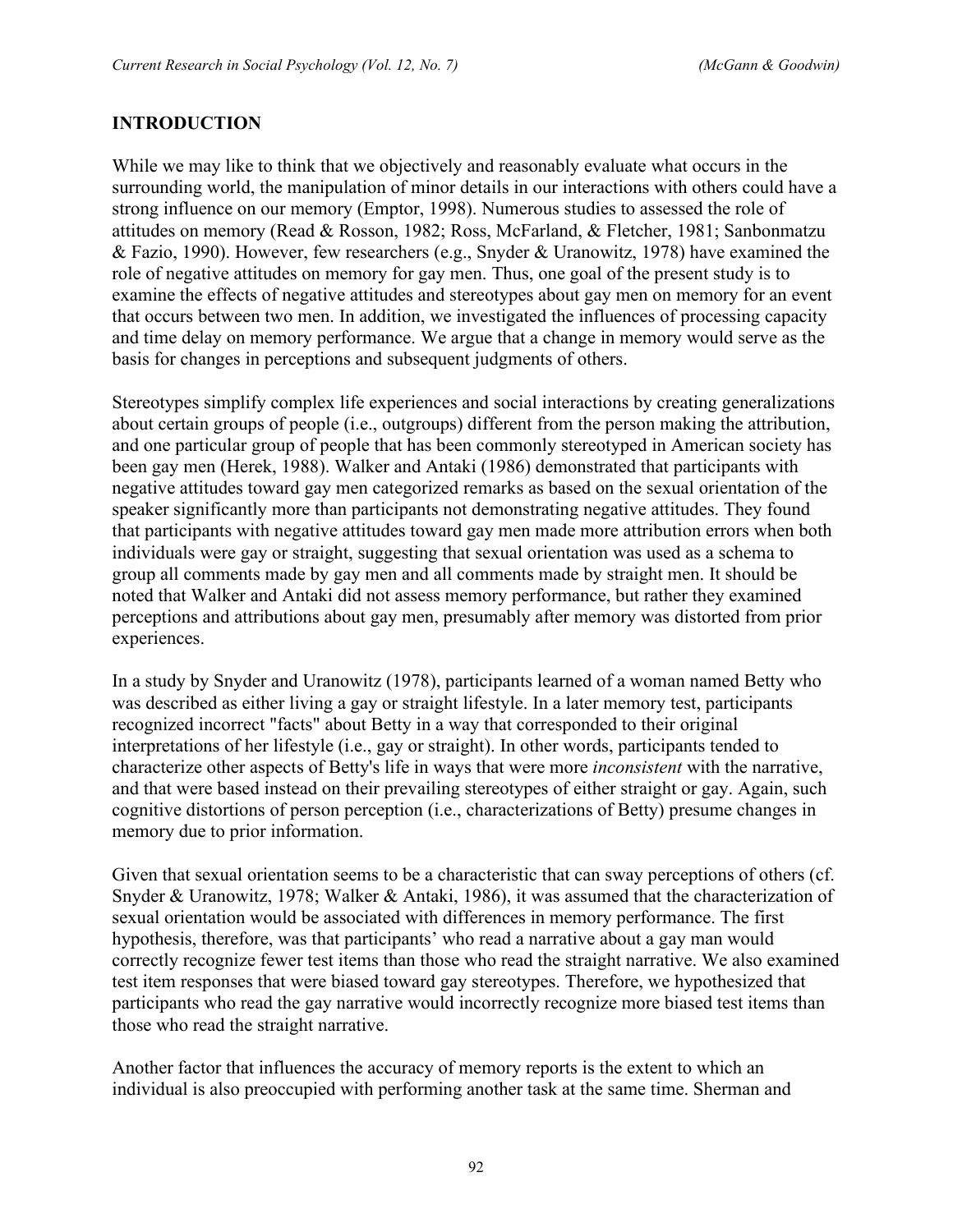Bessenoff (1999) suggested that memory reporting is intentional and effortful, and requires significant cognitive resources. Furthermore, situations that prevent adequate processing capacity may increase the reliance on more readily accessible information. When participants were put under a cognitive load to limit their processing capacity (by having to keep a digit-span in memory), they relied more on prevailing stereotypes for a target individual identified as either a "skinhead" or "priest" than on individuating characteristics put forth in the original behaviors attributed to the target. In other words, participants remembered the stereotypical behaviors performed by either a "skinhead" or a "priest" in lieu of the actual behaviors of the target. We examined cognitive load in the present study because if diminished processing capacity is shown to be associated with stereotypical memory reports, we expected that participants with limited cognitive resources might resort to accessing gay stereotypes when searching their memories for men depicted as gay. In the present study, we predicted that the imposition of processing capacity task would make memory reports more stereotypical in nature, as reflected by more recognition of incorrect, biased test items. Moreover, an interaction was predicted between the type of narrative and processing capacity, such that incorrect recognition of biased test items would be greater after reading the gay narrative under cognitive load conditions than under normal (no-load) conditions.

When a delay occurs between initial encoding and retrieval of complex stimuli, individuating information, whether inconsistent or irrelevant in regard to prevailing schemas, is either forgotten or reconstructed in a way to match one's prevailing world-knowledge schema (Tuckey & Brewer, 2003). In other words, over time, memory becomes based more on schemas, attitudes, and stereotypes, and less based on specific details from the original event. In a study by Read and Rosson (1982) participants revealed their views on nuclear power, and then read a narrative about a fire at a nuclear power plant. They performed a recognition test about the incident either immediately, one week later, or two weeks later. Read and Rosson found that as time passed, individuals with positive attitudes toward nuclear power remembered the article in a way that presented the nuclear power plant in a better light than individuals with negative attitudes toward nuclear power. Read and Rosson concluded that participants relied increasingly more on their attitudes as memory for the passage deteriorated with time. Similarly, Higgins, Rhodes, and Jones (1977) examined the effect of time delay in memory for events in a target individual's life based on previous exposure to personality trait terms used to describe the individual. Participants retained in memory several words, some of which were character traits, then read an ambiguous paragraph about a man named Donald who could be characterized one way (e.g., independent) or another (e.g., aloof). Higgins et al. found that not only did participants use trait categories that had been previously activated to characterize Donald, but the tendency for this effect increased with the delay in testing (i.e., 10-14 days later). With regard to time delay in memory reporting, we hypothesized that memory in all conditions would be less accurate one month after testing. Furthermore, in the gay narrative condition, individuals should recognize more biased, stereotypic test items after one month (Time 2) than after an immediate memory test (Time 1). We also predicted an interaction between narrative type and time delay, such that more biased, stereotypic test items would be recognized after a delay after reading the gay narrative than after reading the straight narrative.

Because it has been shown that attitude can be a predictor of memory (e.g., Sanbonmatsu  $\&$ Fazio, 1990; Walker & Antaki, 1986), we predicted that participants with negative attitudes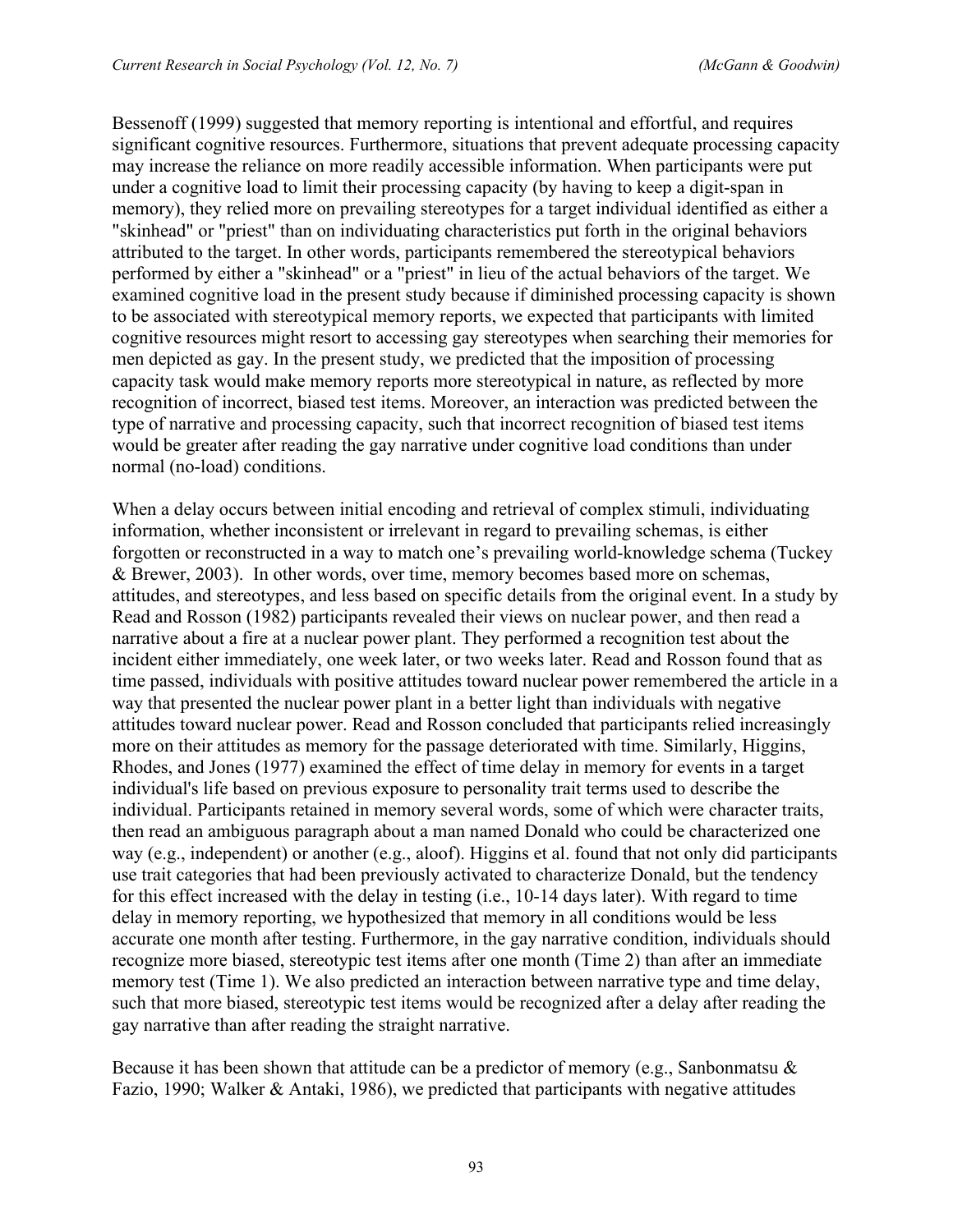toward gay men who read the gay narrative would demonstrate a positive relationship between scores on the ATLG-S and correct recognition, such that low scores on the ATGL-S, indicating higher levels of homonegativity, would be related to lower correct recognition scores. Likewise, we predicted a negative relationship for scores on the ATGL-S and incorrect, biased recognition, such that low scores on the ATGL-S would be related to high biased, stereotypic recognition scores. We did not predicted such relationships with the straight narrative because there is no prior evidence to suggest that attitudes toward gay men (or even straight men) would influence memory about straight men.

## **METHOD**

## **Participants**

Participants included 108 undergraduate students from a small, Jesuit university in the mid-Atlantic region of the United States who fulfilled a requirement for their introductory psychology course. Twenty-seven students participated in a pilot study of the stimulus and testing materials, and 81 students participated in the final study. Of the 81 who participated, 54 completed both immediate and delayed memory tests. All participants were tested in groups of 10 to 25 students.

### **Materials**

## *Questionnaires*

Materials for this experiment included a packet containing a demographic questionnaire which included questions such as gender of participant, year in school, and major. The packet also included the *Michigan Alcoholism Screening Test*, (MAST; Selzer, 1971), the *Ambivalent Sexism Inventory* (ASI; Glick & Fiske, 1997), and the *Attitudes Toward Lesbians and Gay Men Scale* (ATLG-S; Herek, 1994). The MAST and ASI served as a filler tasks in this study in order to mask the true purpose of the ATLG-S as the main questionnaire measure in the study. The order of the questionnaires in the packets for all participants was: (1) demographic questionnaire; (2)  $MAST$ ; (3)  $ATLG-S$ ; and (4) ASI.

The ATLG-S (Herek, 1994) is a brief measure of attitudes toward gay men and women and contains 10 items which are rated on a 5-point Likert scale, with responses ranging from "strongly agree" to "strongly disagree." Higher scores indicate more positive attitudes toward gay individuals, and lower scores indicate more homonegative attitudes. Five items pertain to homonegativity toward females, and five items measure homonegativity toward males. Herek found the ATLG-S to be significantly correlated with the Traditional Family Ideology (TFI) scale and the Religious Ideology Scale (RIS),  $(r = .73-0.93)$  and  $.69-0.90$ , respectively). Estrada (2002) established its validity to be .75 when scores on the scale were correlated with factors such as trust, acceptance and comfort. For the purpose of this study, we used only the subscale for attitudes toward gay men.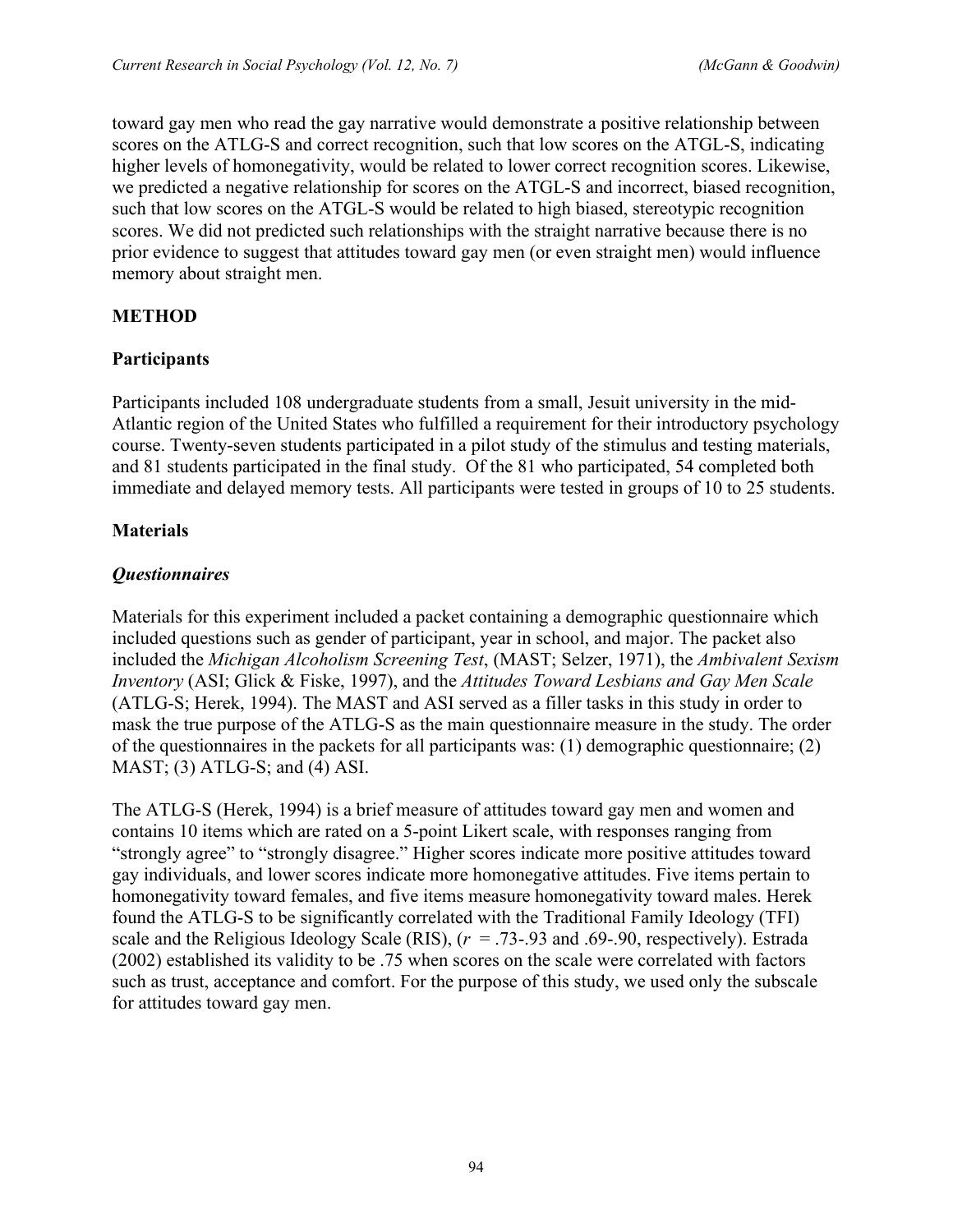#### *Gay and Straight Narratives*

The narratives contained biography and interaction scenarios describing two individuals, Donald and Scott. The gay narrative contained a biography and interaction scenario which characterized Donald and Scott as gay, according to the pronouns attributed to the people they are dating (see Appendix A). The straight narrative contained an identical biography and interaction scenario, except that the pronouns attributed to the people Donald and Scott are dating characterized them as straight (see Appendix B).

To establish that the different versions of the narrative of Donald and Scott created differences in the extent to which the two were viewed, a pilot study was performed with 27 participants. Thirteen participants read the gay narrative, and 14 participants read the straight narrative. After reading the materials, participants received a 5-point Likert-type rating scale which contained a series of questions regarding Donald and Scott (see Appendix C). The first six questions asked participants to rate the extent to which Donald and Scott portrayed certain characteristics or behaviors that were believed to be stereotypical of gay men. Ratings ranged from 1 (*never*) to 5 (*extremely*) and were averaged for each participant to get an overall stereotype rating for Donald and Scott. While there was not a significant difference between mean ratings for the group that read the straight narrative ( $M = 2.82$ ,  $SD = 0.68$ ) and the group that read the gay narrative ( $M =$ 3.28, *SD* = 0.66), a trend was seen in that direction,  $t(25) = 1.79$ ,  $p = .085$ . The last three questions asked participants to rate Donald and Scott on a continuum in terms of their behavior, conversation, and overall presentation, from 1 (*heterosexual*) to 5 (*homosexual*). For each of these three questions, participants' rated the gay narrative as significantly more "homosexual" than the straight narrative (see Table 1). Therefore, we felt confident that the narratives created for the present study were sufficiently distinctive as gay and straight narratives.

|                       | Gav  | Narrative |      | Straight Narrative |                          |
|-----------------------|------|-----------|------|--------------------|--------------------------|
|                       | M    | SD        | M    |                    |                          |
| Survey Item           |      |           |      |                    |                          |
| <b>Behavior</b>       | 1 57 | 076       | 4.31 | 1.32               | $t(25) = 6.67, p < 0.05$ |
| Conversation          | 136  | 0.63      | 4.85 | 0.38               | $t(25) = 17.26, p < .05$ |
| <b>Overall Rating</b> | 1.64 | 0.84      | 492  | 0.28               | $t(25) = 13.39, p < .05$ |

|  |  | Table 1. Results from Pilot Study of Narratives, Survey Items 7-9. |  |  |
|--|--|--------------------------------------------------------------------|--|--|
|  |  |                                                                    |  |  |

### *Cognitive Load Task*

Participants listened to an audio taped recording asking them to perform a variety of mathematical problems, such as completing number sequences and performing computations, as they proceeded through the questions of the recognition test (see Appendix D) [1].

### *Recognition Test*

There were two versions of the memory test. Each version contained questions that pertained to the gender of Donald's and Scott's dates, as described in whichever narrative participants read (see Appendix E). The memory test contained 27 questions which measured participants'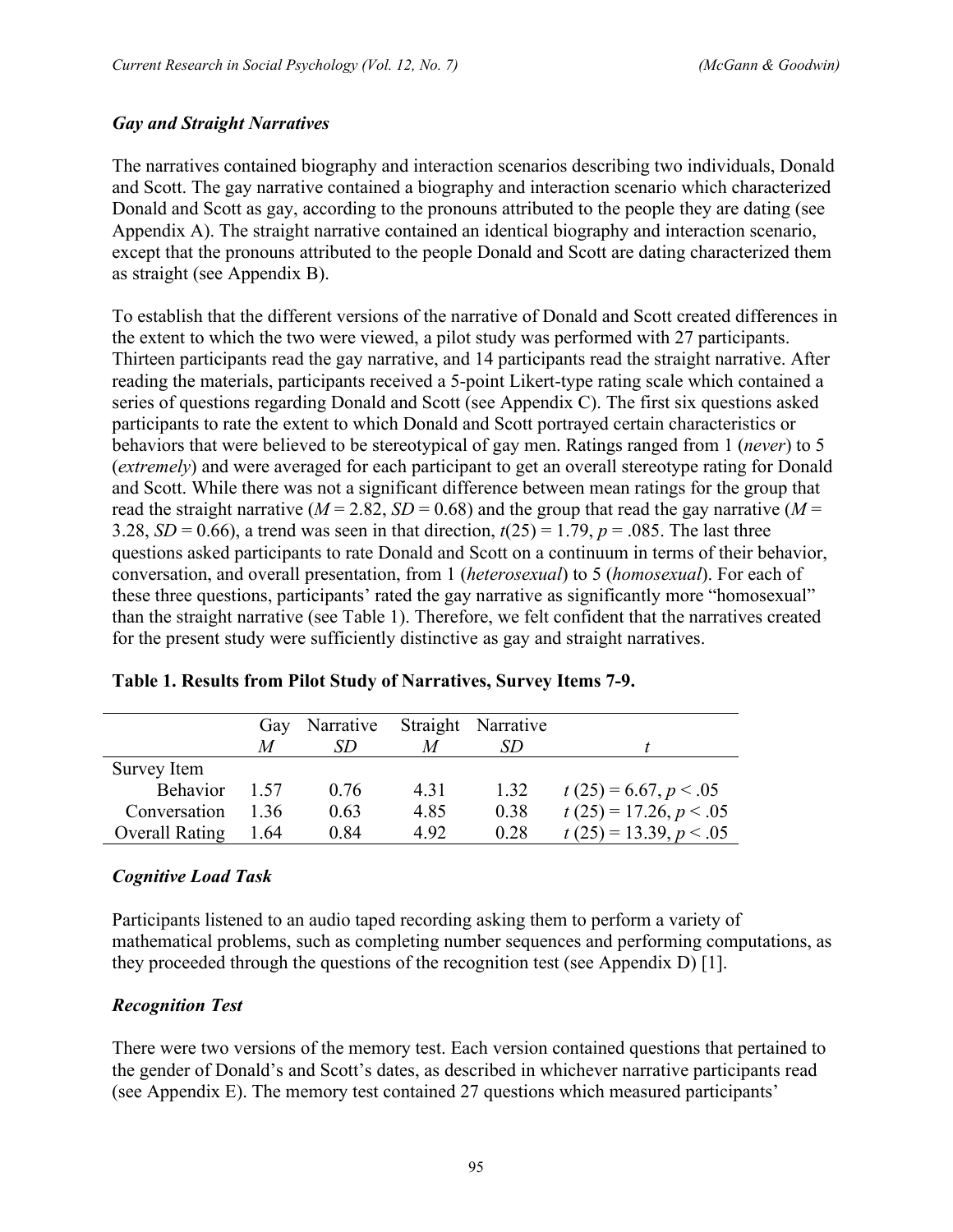memory for information contained in the narrative. Sixteen target questions pertained to stereotypes of gay and straight individuals and were incorrect responses. Each target question contained a forced-choice format containing three responses, one that was the correct answer, one which was an incorrect answer biased toward negative gay stereotypes, and one which was an incorrect, nonbiased answer. The remaining 11 questions were filler items that could be answered correctly from the narrative; these item were designed to keep participants from realizing the true purpose of the study. All test items were arranged randomly.

## **Procedure**

All participants were informed that they would be taking part in a study to assess the relationship among various attitudes and memory performance. Participants were randomly assigned to read either the gay or straight narrative. All participants first completed the questionnaires then read either the gay or straight narrative. After all participants read the narrative, all information was collected by the experimenter in order to prevent participants from referring back to it while completing the recognition test. Participants in the no-load condition performed only the recognition test at their own pace, whereas participants in the cognitive load condition performed the processing capacity task and completed the recognition test simultaneously.

One month later, all participants were asked to return and complete a short follow-up to the study. Upon arrival, they received the same memory test that they received one month earlier. Twenty-nine of the participants in the gay narrative condition and 25 participants from the straight narrative condition returned at Time 2.

### **Design**

The resultant design was a 2 x 2 x 2 (Narrative Type x Processing capacity x Time of Testing) mixed factorial design was used, with Time as a within-subjects factor. The dependent variables included the proportion of correctly recognized items (out of the 16 target test items) and the proportion of incorrect, stereotypic items recognized (out of the 16 target test items, at Immediate and Delayed testing times). Participants who scored higher on the stereotypic items, therefore chose incorrect answers from the recognition test that were based on stereotypes about gay men. Because ATGL-S scores did not significantly correlate with the various memory measures, ATGL-S scores were not entered into the aforementioned ANOVAs as a covariate, Correct Recognition (Immediate):  $r(80) = .11$ , *ns*; Stereotype Recognition (Immediate):  $r(80) =$ .02, *ns*; Correct Recognition (Delayed): *r* (53) = .01, *ns*; Stereotype Recognition (Delayed): *r* (80) = -.04, *ns*. Instead, use of the ATGL-S as a continuous variable led to examination of the relationships between memory measures and attitudes across experimental conditions.

# **RESULTS**

# **Recognition of Biased, Stereotypic Test Items**

A 2 x 2 x 2 (Narrative x Processing Capacity x Time of Testing) ANOVA was performed with the biased, stereotype recognition scores (see Table 2). There was a significant main effect for Narrative Type, in which individuals who read the gay narrative  $(M = .19, SD = .11)$  inaccurately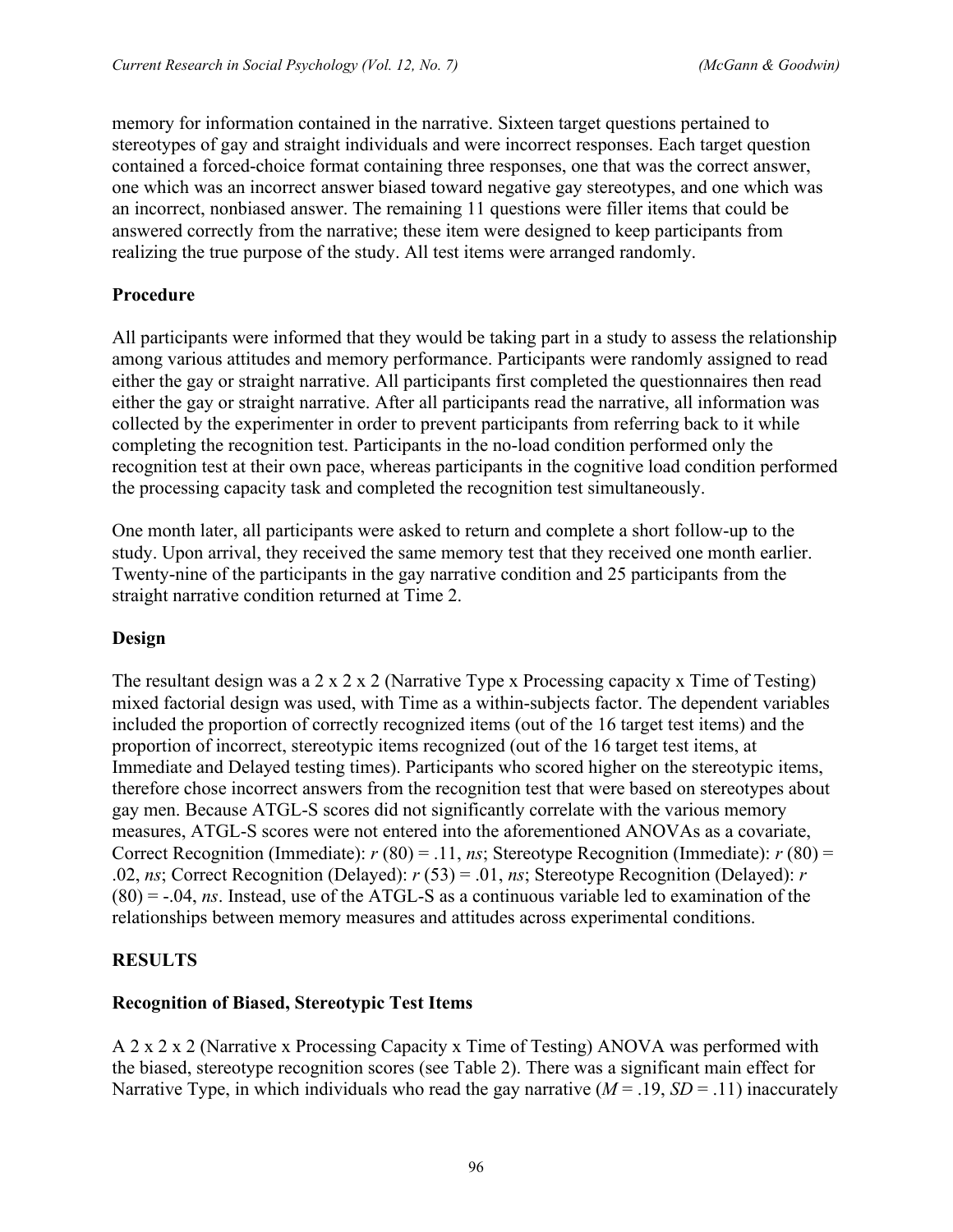recognized more stereotypic items than individuals who read the straight narrative (*M* = .14, *SD*  $=$  .10),  $F(1, 50) = 5.37$ ,  $p < .05$ , *Eta-squared*  $= .10$ . The main effect for Narrative may be qualified by a marginally significant Narrative by Processing capacity interaction,  $F(1, 50) =$ 3.83, *p* = .056, *Eta-squared* = .07. Individuals who read the straight narrative under no-load conditions ( $M = 0.09$ ,  $SD = 0.17$ ) endorsed slightly fewer stereotypic items than individuals who read the gay narrative under the no-load condition  $(M = .20, SD = .15)$ , whereas there appeared to be no difference in recognition of stereotypic items under cognitive load conditions for individuals who read gay ( $M = .19$ ,  $SD = .19$ ) or straight ( $M = .18$ ,  $SD = .19$ ) narratives.

|                           | <b>Processing Capacity</b> |         |    |      |     |    |
|---------------------------|----------------------------|---------|----|------|-----|----|
|                           |                            | No-Load |    | Load |     |    |
|                           | M                          | SD      | n  | M    | SD  | n  |
| Narrative Type            |                            |         |    |      |     |    |
| Gay Narrative             |                            |         |    |      |     |    |
| (Immediate)               | .13                        | .06     | 18 | -11  | .08 | 11 |
| (Delayed) .26             |                            | .10     | 18 | .26  | .12 | 11 |
| <b>Straight Narrative</b> |                            |         |    |      |     |    |
| (Immediate)               | .08                        | .04     | 14 | .11  | .06 | 11 |
| (Delayed)                 | .11                        | 07      | 14 | 24   | 24  |    |

| Table 2. Mean Proportions and Standard Deviations of Incorrect Recognition of Biased, |
|---------------------------------------------------------------------------------------|
| Stereotypic Response Options in Narrative x Processing Capacity x Time of Testing     |
| <b>Conditions</b>                                                                     |

Contrary to the prediction that participants who read the gay narrative would have a higher stereotype recognition score when placed under Cognitive load, there was no significant main effect for Processing Capacity,  $F(1, 50) = 2.55$ ,  $p > .05$  (Load:  $M = .18$ ,  $SD = .09$ ; No-Load:  $M =$  $.15, SD = .11$ ). However, these results only include data from participants who completed both immediate and delayed recognition tests  $(n = 54)$ .

In a separate 2 x 2 (Narrative x Processing Capacity) univariate ANOVA for stereotype recognition scores at Time 1 only  $(n = 81)$ , there was a significant main effect for Narrative, in which participants who read the gay narrative  $(M = .14, SD = .10)$  incorrectly recognized significantly more biased, stereotypic response items than participants who read the straight narrative ( $M = .09$ ,  $SD = .06$ ),  $F(1, 77) = 5.72$ ,  $p < .05$ ,  $Et_a$ -squared = .07. There was also a significant main effect for Processing Capacity, in which participants under the load condition  $(M = .15, SD = .10)$  recognized significantly more biased, stereotypic response items than participants under no-load conditions  $(M = .10, SD = .07)$ ,  $F(1, 77) = 5.72$ ,  $p < .05$ , *Eta-squared*  $= 0.07$ . There was no significant Narrative Type by Processing Capacity interaction,  $F \le 1$ .

There was a significant main effect for time of testing, in which participants inaccurately recognized more stereotypic items at Time 2 ( $M = .22$ ,  $SD = .15$ ) than at Time 1 ( $M = .11$ ,  $SD =$ .06),  $F(1, 50) = 36.83$ ,  $p < .001$ , *Eta-squared* = .42. Interestingly, Time did not interact with Narrative Type or Processing Capacity conditions,  $F_s$  (1, 50) = 2.49 and 2.10,  $p_s$  > .05, respectively. It appears that regardless of whether participants read straight or gay narratives under load or no-load conditions, memory for the narrative became less accurate and more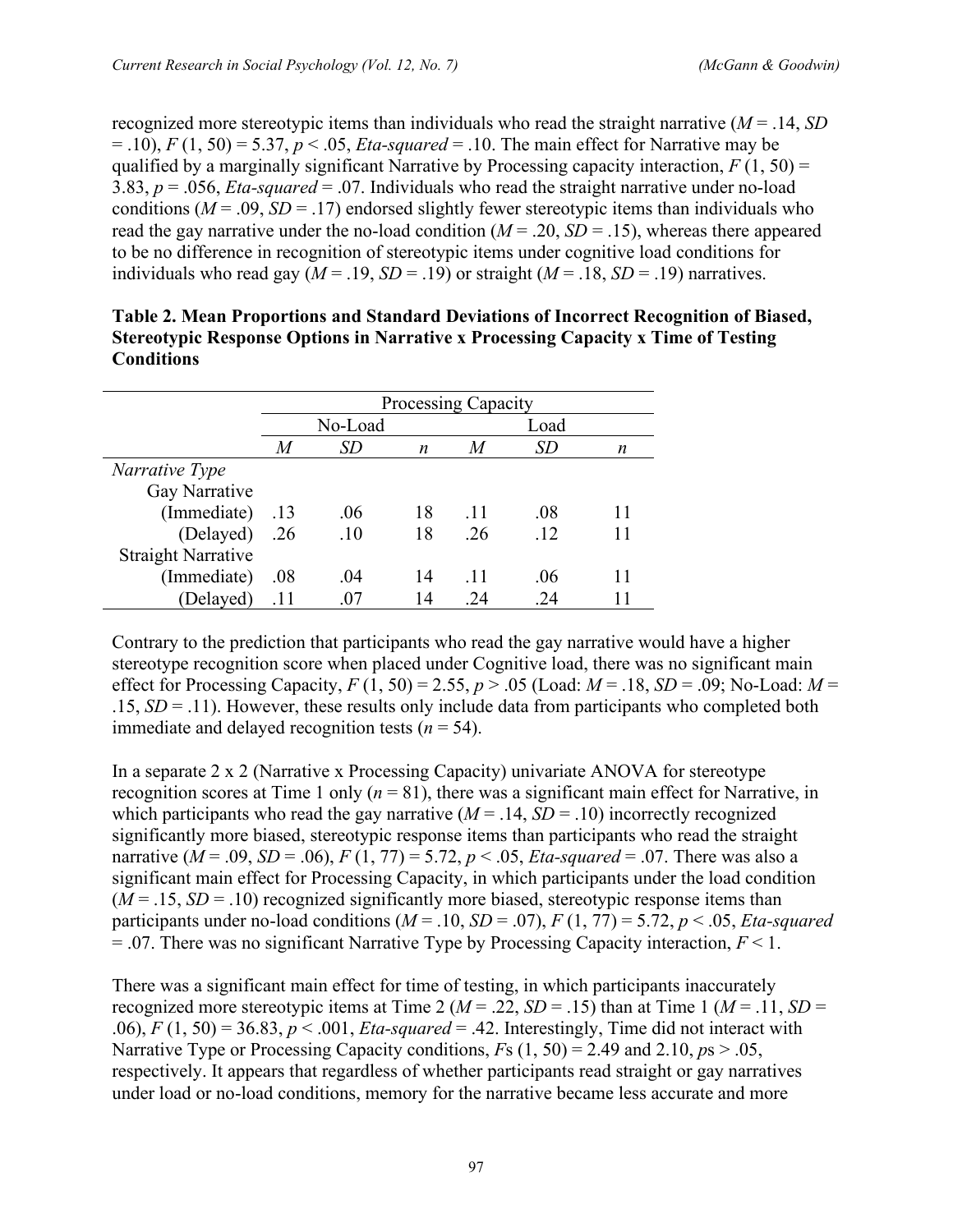stereotypic over time (see Table 1). Time also did not yield any significant higher order interactions with Narrative Type, Processing Capacity, or Attitude, all *F*s < 1.

In an attrition analysis of participants who completed the memory test at Time 1 ( $n = 27$ ) only versus participants who completed both Time 1 and Time 2 memory tests ( $n = 54$ ), two significant results emerged. In a 2 x 2 x 2 (Attrition x Narrative x Processing Capacity) ANOVA of stereotype recognition scores for Time 1 only, there was a significant main effect for Attrition, in which participants who completed memory tests at both Time 1 and Time 2 ( $M = 12$ ,  $SD =$ .15) recognized significantly fewer biased, stereotypic response items than participants who completed only Time 1 measure and did not return for Time 2 testing  $(M = 10, SD = .11)$ ,  $F(1,$ 73) = 6.69,  $p < 0.05$ . This effect was further qualified by a significant Attrition x Processing Capacity interaction,  $F(1, 73) = 4.15$ ,  $p < .05$ . Participants who completed only the memory test at Time 1 recognized significantly more biased, stereotype responses when under cognitive load conditions ( $M = .19$ ,  $SD = .13$ ) than participants under no-load conditions ( $M = .08$ ,  $SD = .11$ ), *t*  $(25) = 2.39$ ,  $p < .05$ . On the other hand, participants who completed both memory tests at Time 1 and Time 2 showed no difference in recognition of biased, stereotype responses whether under cognitive load or no-load conditions ( $M = .11$ ,  $SD = .07$  and  $M = .11$ ,  $SD = .06$ , respectively), *t*  $(25) = 0.47$ ,  $p > 0.05$ . In addition, participants in the cognitive load conditions and completed the Time 1 memory test only recognized more stereotypic responses  $(M = .19, SD = .13)$  than participants who completed both Time 1 and Time 2 memory tests  $(M = .11, SD = .07)$ ,  $t(25) =$ 2.36,  $p < .05$ , but no difference was found for no-load participants,  $t(25) = 2.36$ ,  $p > .05$ . These results suggest that participants who remained in the study in its entirety remembered fewer stereotypic responses than those who dropped from the study before Time 2 testing, but only when those participants were under cognitive load conditions. No other significant effects or interactions were found, and all results of the attrition analysis for stereotype recognition scores are found in Appendix F.

### **Correct Recognition**

A 2 x 2 x 2 (Narrative x Processing Capacity x Time of Testing) ANOVA was performed with the correct recognition scores (see Table 3). There was no significant main effect for Narrative, *F* (1, 50) = 1.09, *p* > .05 (Gay Narrative: *M* = .68, *SD* = .11; Straight Narrative: *M* = .70, *SD* = .11). Regarding Processing Capacity, participants in no-load conditions  $(M = .71, SD = .11)$  correctly recognized slightly more items than participants in load conditions  $(M = .65, SD = .11)$ , however this was only marginally significant,  $F(1, 50) = 3.10$ ,  $p = .085$ . There was no significant Narrative x Processing Capacity interaction,  $F \leq 1$ . There was a significant main effect for Time of Testing, in which participants correctly recognized fewer items after a 2-week delay (*M* = .60, *SD* = .16) than during immediate testing  $(M = .76, SD = .11)$ ,  $F(1, 50) = 59.87$ ,  $p < .05$ , *Etasquared* = .55. This decrease in accuracy from immediate to delayed testing was qualified by a Time of Testing x Narrative interaction,  $F(1, 50) = 4.46$ ,  $p < .05$ , *Eta-squared* = .08. Participants who read the straight narrative demonstrated a larger decrease in correct recognition performance from immediate ( $M = .80$ ,  $SD = .11$ ) to delayed testing ( $M = .58$ ,  $SD = .16$ ), compared to participants to read the gay narrative (Immediate:  $M = .72$ ,  $SD = .11$ ; Delayed:  $M = .60$ ,  $SD =$ .16). No other interactions between Narrative, Processing Capacity, and Time of Testing were found, all  $F$ 's < 1.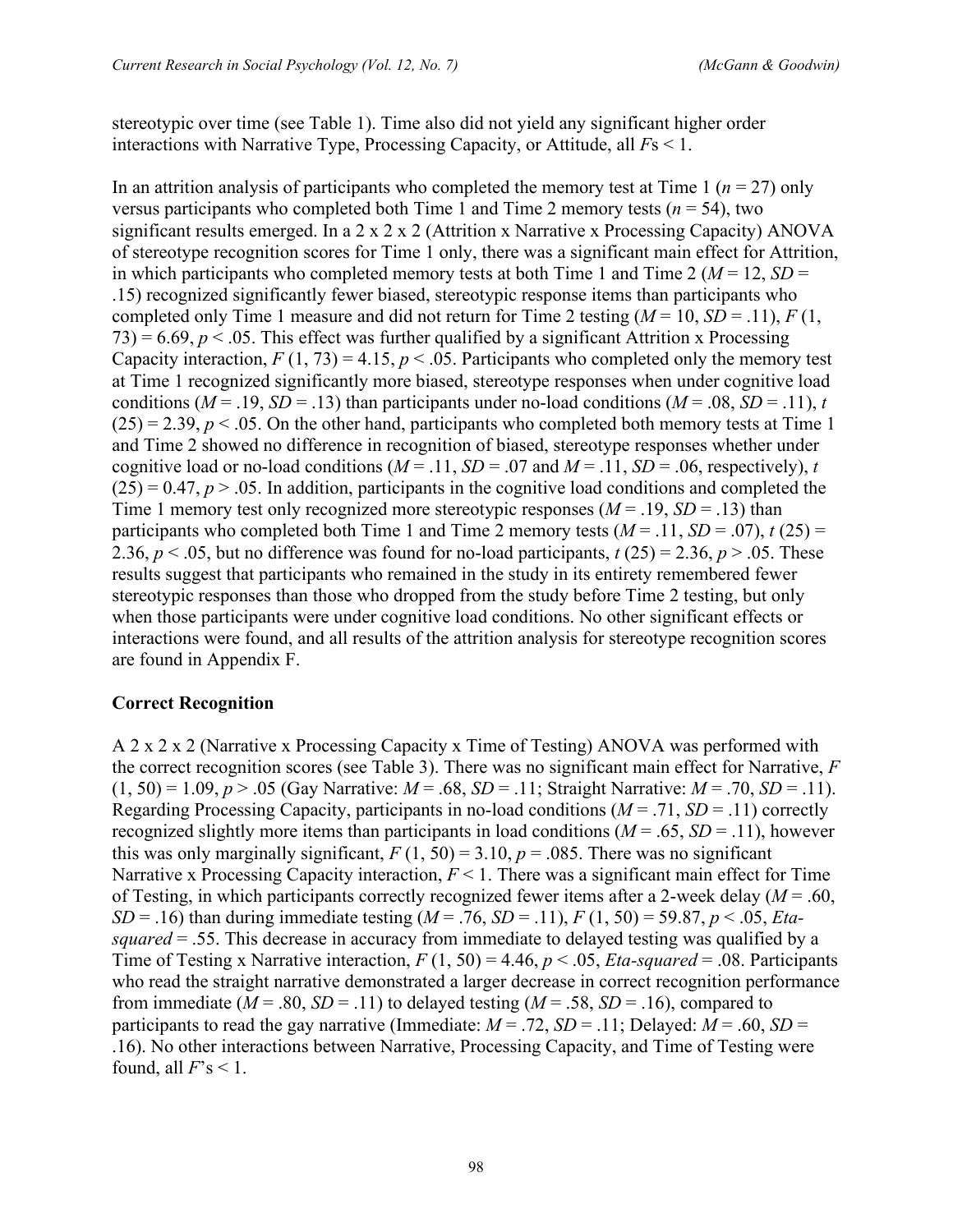|                           | Processing Capacity |           |    |     |           |   |
|---------------------------|---------------------|-----------|----|-----|-----------|---|
|                           |                     | No-Load   |    |     | Load      |   |
|                           | M                   | <i>SD</i> | n  | M   | <i>SD</i> | n |
| Narrative Type            |                     |           |    |     |           |   |
| Gay Narrative             |                     |           |    |     |           |   |
| (Immediate)               | .74                 | .12       | 18 | .70 | .13       |   |
| (Delayed)                 | .61                 | .11       | 18 | .60 | .13       |   |
| <b>Straight Narrative</b> |                     |           |    |     |           |   |
| (Immediate)               | .83                 | .09       | 14 | -77 | .10       |   |
| (Delayed)                 | .64                 | .11       | 14 | .53 | .26       |   |

#### **Table 3. Mean Proportions and Standard Deviations of Correct Recognition in Narrative x Processing Capacity x Time of Testing Conditions**

In a separate 2 x 2 (Narrative x Processing Capacity) univariate ANOVA for correct recognition scores at Time 1 only  $(n = 81)$ , there was a significant main effect for Narrative, in which participants who read the gay narrative  $(M = .71, SD = .15)$  correctly recognized significantly fewer items than participants who read the straight narrative  $(M = .80, SD = .11)$ ,  $F(1, 77) =$ 9.59, *p* < .05, *Eta-squared* = .11. There was also a significant main effect for Processing Capacity, in which participants under the load condition  $(M = .70, SD = .15)$  correctly recognized significantly fewer items than participants under no-load conditions  $(M = .80, SD = .12)$ ,  $F(1,$  $77$ ) = 10.45,  $p < 0.05$ , *Eta-squared* = .07. There was no significant Narrative Type by Processing Capacity interaction,  $F \leq 1$ . There was no significant Narrative x Processing Capacity interaction,  $F < 1$ .

For correct recognition, an attrition analysis of participants who completed the memory test at Time 1 ( $n = 27$ ) only versus participants who completed both Time 1 and Time 2 memory tests  $(n = 54)$  revealed no significant differences between attrition groups across several results from the 2 x 2 x 2 (Attrition x Narrative x Processing Capacity) ANOVA of Time 1 correct recognition scores. All results are reported in Appendix F.

#### **Incorrect Recognition of Filler Items**

A 2 x 2 x 2 (Narrative x Processing Capacity x Time of Testing) ANOVA was performed with the incorrect recognition of filler items (see Table 4). There was no significant main effect for Narrative,  $F(1, 50) = 1.84$ ,  $p > .05$  (Gay Narrative:  $M = .15$ ,  $SD = .06$ ; Straight Narrative:  $M =$ .17,  $SD = .07$ ). There was no significant main effect for Processing Capacity,  $F < 1$  (Cognitive-Load:  $M = .17$ ,  $SD = .06$ ; No-Load:  $M = .15$ ,  $SD = .06$ ). There was no significant Narrative x Processing Capacity interaction,  $F(1, 50) = 1.06$ ,  $p > .05$ . There was a significant main effect for Time of Testing, in which participants chose more filler items after delayed testing (*M* = .18, *SD*  $= .10$ ) than after immediate testing ( $M = .13$ ,  $SD = .09$ ),  $F(1, 50) = 12.37$ ,  $p < .05$ . Interestingly, this effect was qualified by a significant Time x Narrative interaction,  $F(1, 50) = 22.93$ ,  $p < .05$ . Participants who read the gay narrative showed no difference the proportion of filler items incorrectly recognized from immediate ( $M = .15$ ,  $SD = .10$ ) to delayed testing ( $M = .13$ ,  $SD =$ .06),  $t(28) = .79$ ,  $p > .05$ . However, for those who read the straight narrative, participants incorrectly recognized significantly more filler items after delayed testing  $(M = .10, SD = .07)$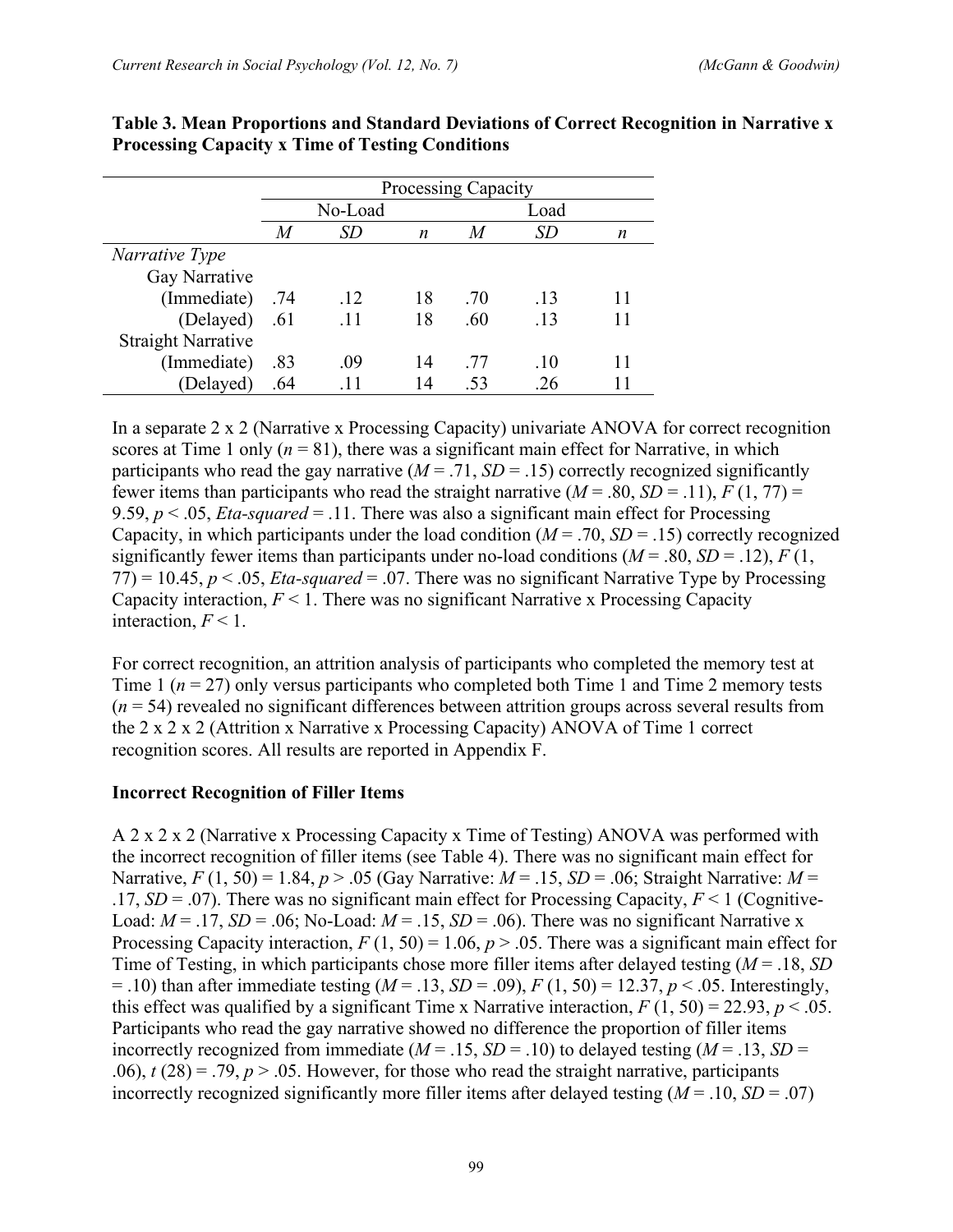than after immediate testing  $(M = .24, SD = .10)$ ,  $t(28) = 5.40, p < .05$ . Time did not interact with Processing Capacity,  $F(1, 50) = 1.79$ ,  $p > .05$ , and there was no significant three-way interaction,  $F < 1$ .

Table 4. Mean Proportions and Standard Deviations of Incorrect Recognition of Filler Items in Narrative x Processing Capacity x Time of Testing Conditions

|                           | <b>Processing Capacity</b> |         |    |                  |           |    |
|---------------------------|----------------------------|---------|----|------------------|-----------|----|
|                           |                            | No-Load |    |                  | Load      |    |
|                           | M                          | SD      | n  | $\boldsymbol{M}$ | <i>SD</i> | n  |
| Narrative Type            |                            |         |    |                  |           |    |
| Gay Narrative             |                            |         |    |                  |           |    |
| (Immediate)               | .13                        | .09     | 18 | .18              | .10       | 11 |
| (Delayed) .13             |                            | .06     | 18 | .14              | .06       |    |
| <b>Straight Narrative</b> |                            |         |    |                  |           |    |
| (Immediate)               | .09                        | .08     | 14 | -11              | .05       | 11 |
| (Delayed)                 | .25                        | .08     | 14 | .22              | .13       |    |

For incorrect recognition of filler items, an attrition analysis of participants who completed the memory test at Time 1 ( $n = 27$ ) only versus participants who completed both Time 1 and Time 2 memory tests  $(n = 54)$  revealed no significant differences between attrition groups across several results from the 2 x 2 x 2 (Attrition x Narrative x Processing Capacity) ANOVA of Time 1 correct recognition scores. All results are reported in Appendix F.

# **Attitudes**

Pearson bivariate correlations between ATGL-S subscale scores for male homonegativity and recognition memory scores were conducted across various testing conditions using alpha of .05 and two-tailed significance tests (see Tables 5 and 6 in Appendix G). There we no significant correlations, all  $p$ 's  $> 0.05$ . It should be noted that the sample sizes in each of the conditions was quite low, which may have led to nonsignificant results due to lack of statistical power.

# **DISCUSSION**

Our hypothesis that individuals would inaccurately recognize more biased, stereotypically gay items after reading a gay versus a straight narrative was confirmed and supports similar research on the effects of attitudes on person perception (Walther & Antaki, 1986) and memory performance (Sanbonmatsu & Fazio, 1990; Snyder & Uranowitz, 1978). Participants did differ between narrative conditions in correct recognition performance but only after immediate testing. The prediction that application of a cognitive load task would result in more recognition of biased items was partially confirmed, in that we found such an effect (compared to no-load conditions) only with immediate testing; this effect was accompanied by by lower correct recognition scores upon immediate testing. Furthermore, the predicted interaction between narrative type and processing capacity was marginally significant ( $p = .056$ ), suggesting that participants who read the gay narrative were slightly more likely to incorrectly recognize biased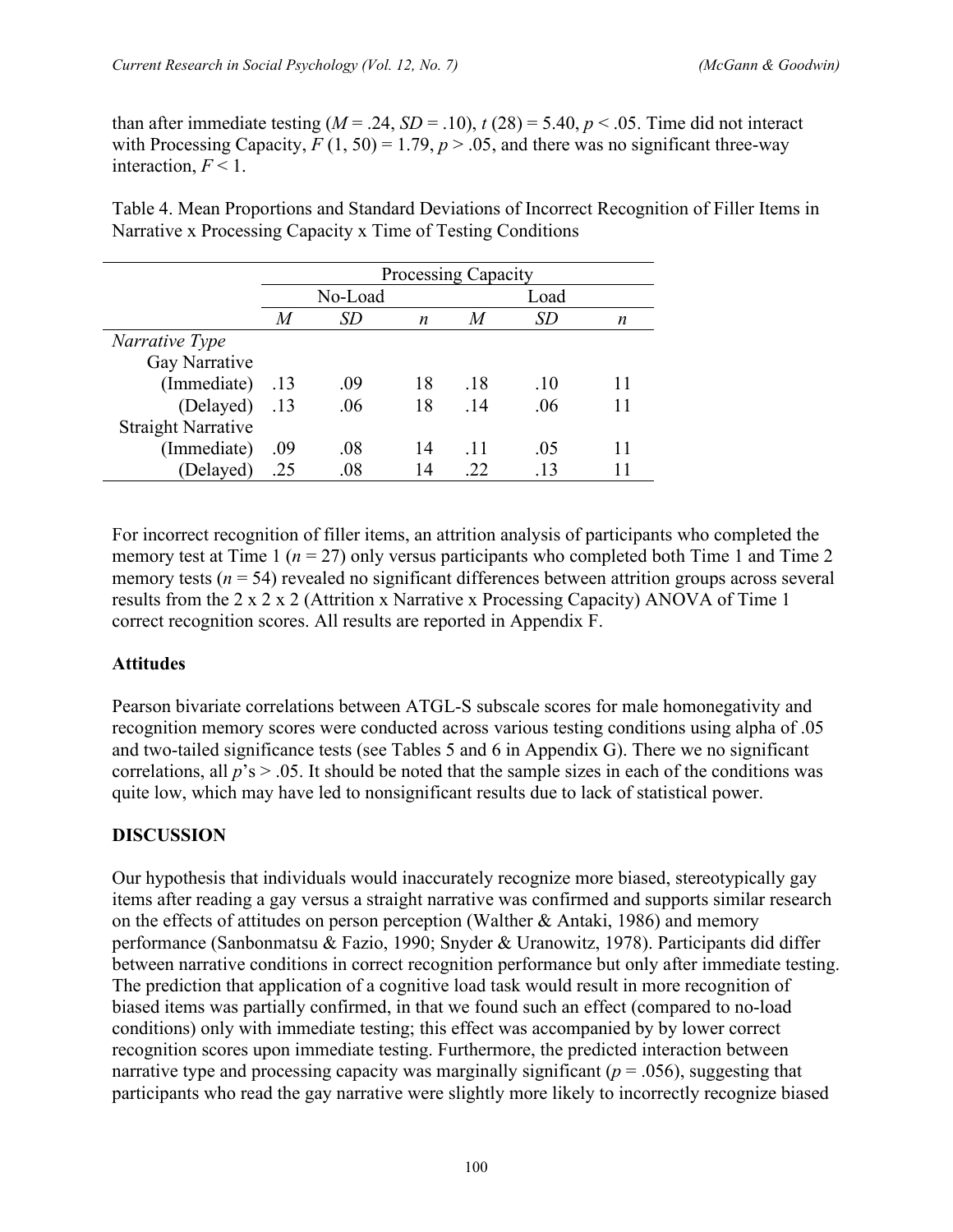items when under cognitive load conditions than when under no-load conditions. These results also are in line with Sherman and Bessenoff's (1999) research, in which testing was immediate and under cognitive load conditions, participants relied more on memory for stereotypical behaviors rather than actual behaviors portrayed in a studied narrative.

Interestingly, and contrary to our predictions, participants chose more incorrect, biased items after a delay, regardless of the type of narrative read, suggesting that participants' memories became more biased with a delay. One explanation may be that the 33% attrition rate may account for the unexpected effects of the delayed recognition test, in that participants who chose to continue to participate may be more prone to biased stereotypes of gay men. This was partially supported by an attrition analysis of Time 1 scores, in that individuals whose processing capacity was diminished with the implementation of our cognitive-load task and who completed both immediate and delayed memory testing, recognized fewer biased, stereotypic answers. Alternatively, an interaction between narrative type and time of testing for correct recognition suggests that participants who read the straight narrative chose fewer correct answers after a delay, and these answers included more biased than unbiased filler items. This was confirmed by a narrative x time of testing interaction for incorrect recognition of filler items, in which individuals who read the straight narrative chose more filler items after a delay. Furthermore, participants who read the gay narrative, in which gay stereotypes may have been activated, continued to endorse biased items after a delay such that they did not change their incorrect, biased answers to incorrect filler item answers after a delay. Such results are consistent with Higgins et al.' (1977), who found that previously activated traits used to characterize individuals increased with a delay.

Although it may appear that our effect sizes between conditions for both types of recognition memory tests may be small, Snyder and Uranowitz (1978) reported a mean difference of 13.5% in recognition test errors between a lesbian-labeled story and a heterosexual-labeled story. Although slightly larger than our effect sizes, Snyder and Uranowitz conducted their recognition test 1 week after exposure to the story, whereas our effect sizes primarily reflect mean differences upon immediate memory testing, suggesting that even upon immediate testing we see evidence for the impact of induced stereotypes on memory performance. Unlike Sherman and Bessenhoff (1999) who found that the effects of Processing Capacity only interacted with other factors in their study, we found effects of processing capacity in immediate memory testing for biased items and correct items in terms of both main effects and interactions. Again, our study assessed immediate testing, whereas Sherman and Bessenhoff tested participants 24 hours later. In summary, we believe our results are statistically meaningful, in that even upon immediate memory testing we see evidence for changes in memory based on prior exposure to gay or straight information and processing capacity.

Unfortunately, our measure of explicit attitudes of gay men did not yield any meaningful results. The lack of any other significant results may be due to a small and unequal sample sizes between conditions. In addition, the ATGL-S we used was limited to five items, all of which arguably tap into explicit attitudes about gay men. In contrast, an implicit attitude measure (such as the Implicit Association Test; see Banse, Seise, & Zerbes, 2001) might more accurately assess participants' attitudes toward gay men, since individuals might actively inhibit negative views about gay men in order to appear more socially acceptable to researchers. Another short-coming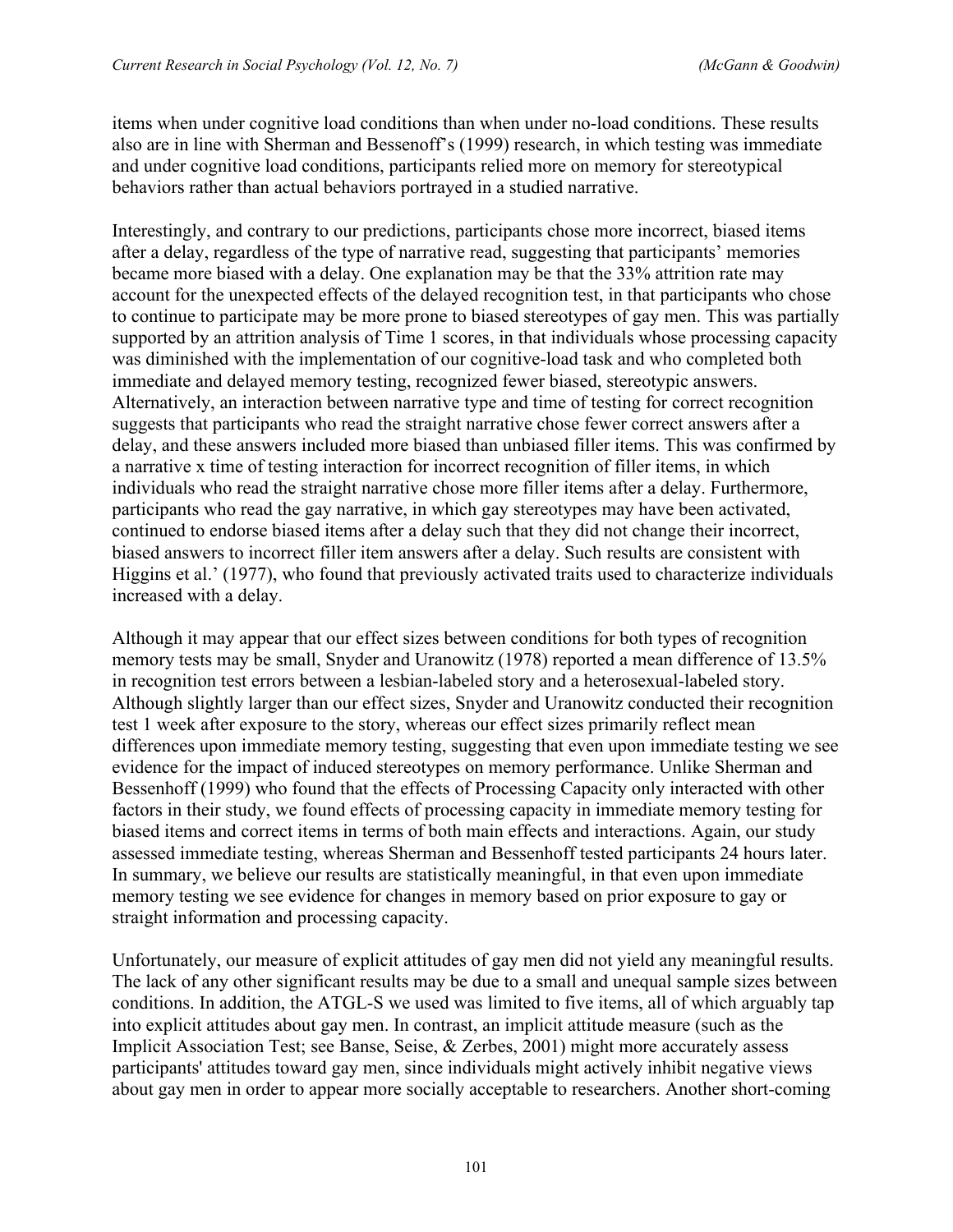of the study is that we did not assess sexual orientation of our participants. Jellison, McConnell, and Gabriel (2004) demonstrated that heterosexual males were likely to be motivated to control prejudices against gays and explicit measures of attitudes about sexual orientation. They did not find this relationship using implicit measures, suggesting that use of implicit measures may be less prone to issues regarding social desirability among participants.

In summary, the results of our experiment confirmed that participants who read about gay men remembered them in a different way than when the same men were described as straight. Over time, memory for the men became more biased toward gay stereotypes, regardless of prior exposure to either gay or straight narrative information about the men. In terms of the items used in the current study, the gay men were "remembered" as being more interested in superficiality, more concerned with their body image, and as having more sexual encounters with others. This effect has the potential for frightening consequences in the way that gay men are characterized in the eyes of society. For example, Walker and Antaki (1986) suggested that gay men are at greater risk for suicide and are more emotionally unstable than the rest of the population, so this group may be particularly vulnerable to memory distortions. The fact that explicit attitudes about gay men was not associated with differences in memory performance for those who read the gay narrative suggests that even those with neutral or positive attitudes about gay may are capable of allowing gay stereotypes to influence their memory. Because we rely on our memory of past encounters to guide us in current situations and future decision-making processes, the biasing effect of memory has the potential to influence many of the instances in which we come into contact with gay men and are called to make judgments about them.

## **REFERENCES**

Banse, R., Seise, J., & Zerbes, N. (2001). Implicit attitudes toward homosexuality: Reliability, validity, and controllability of the IAT. *Zeitschrift für Experimentelle Psychologie, 48*, 145-160.

Emptor, C. (1998). Truth in memory. In S.J. Lynn & K.M. McConkey (Eds.), *Truth in memory* (pp. 32-61). New York: Guilford.

Estrada, A. X. (2002). A preliminary scale for assessing attitudes towards homosexuals in the military. *Psychological Reports, 90*, 583-592.

Glick, P., & Fiske, S. T. (1997). Hostile and benevolent sexism: Measuring ambivalent sexist attitudes toward women. *Psychology of Women Quarterly, 21*, 119-135.

Herek, G. M. (1994). *Assessing heterosexuals' attitudes toward lesbians and gay men: A review of empirical research with the ATLG scale*. Davis, CA: American Psychological Association.

Herek, G. M. (1988). Heterosexuals' attitudes toward lesbians and gay men: Correlates and gender differences. *Journal of Sex Research, 25*, 451-477.

Higgins, E. T., Rholes, W. S., & Jones, C. R. (1977). Category accessibility and impression formation. *Journal of Experimental Social Psychology, 13*, 141-154.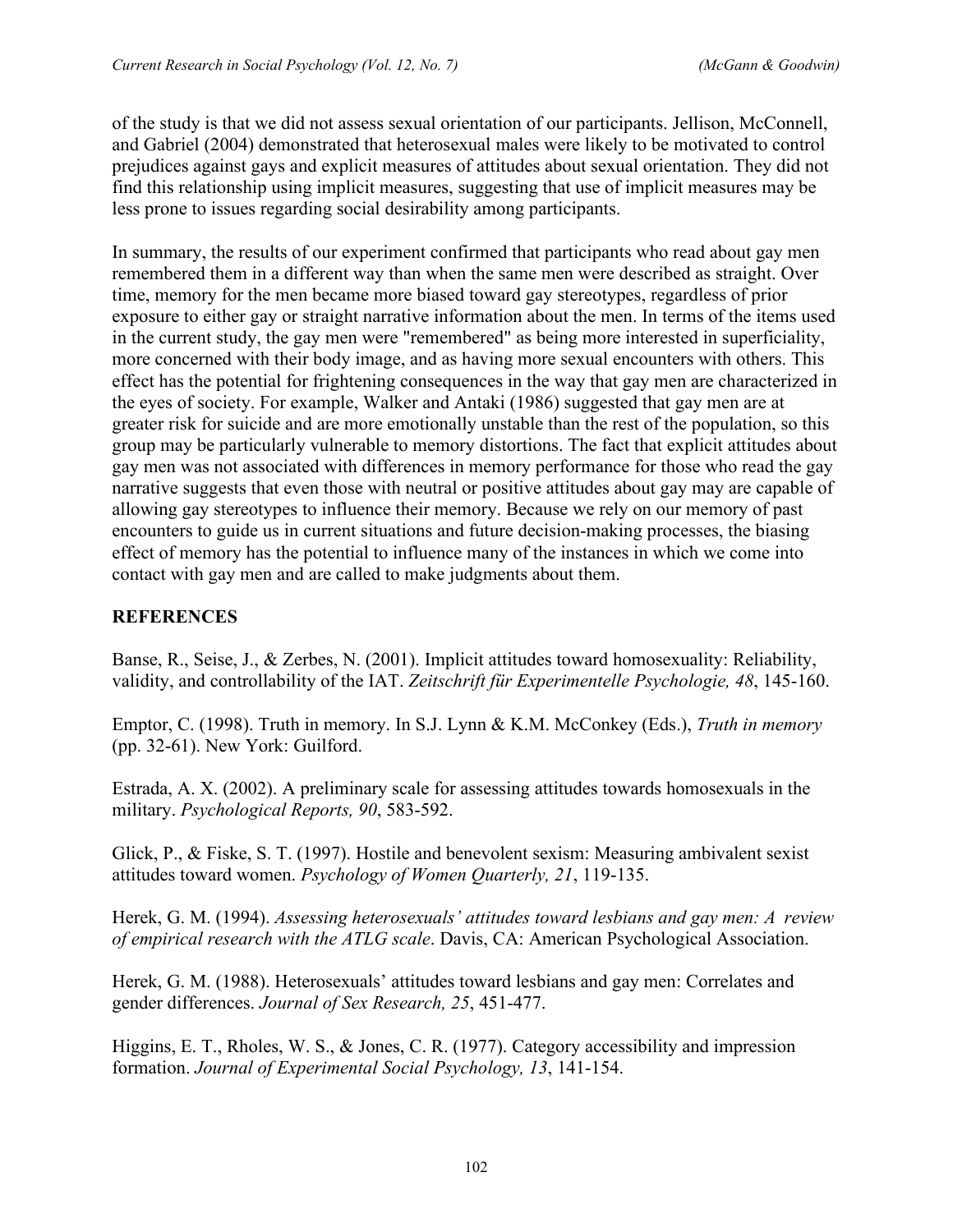Jellison, W. A., McConnell, A. R., Gabriel, S. (2004). Implicit and explicit measures of sexual orientation attitudes: Ingroup preferences and related behaviors and beliefs among gay and straight men. *Personality and Social Psychology Bulletin, 30,* 629-642.

Read, S. J. & Rosson, M. B. (1982). Rewriting history: The biasing effects of attitudes on memory. *Social Cognition, 1*, 240-255.

Ross, M., McFarland, C., & Fletcher, G. J. (1981). The effect of attitude on the recall of personal histories. *Journal of Personality and Social Psychology, 40*, 627-634.

Sanbonmatsu, D. M. & Fazio, R. H. (1990). The role of attitudes in memory-based decision making. *Journal of Personality and Social Psychology, 59*, 614-622.

Selzer, M. L. (1971). The Michigan Alcoholism Screening Test: The quest for a new diagnosis instrument. *American Journal of Psychiatry, 127*, 1653-1658.

Sherman, J. W. & Bessenoff, G. R. (1999). Stereotypes as source-monitoring cues: On the interaction between episodic and semantic memory. *Psychological Science, 10*, 106-111.

Snyder, M. & Uranowitz, S. W. (1978). Reconstructing the past: Some cognitive consequences of person perception. *Journal of Personality and Social Psychology, 36*, 941-950.

Walker, P. & Antaki, C. (1986). Sexual orientation as a basis for categorization in recall. *British Journal of Social Psychology, 25*, 337-339.

# **APPENDIX A**

### *Gay Narrative – Biography and Interaction Scenario*

Instructions:

*The following information will describe the lives of two business partners, Donald and Scott. Please read the biographical information about Donald and Scott, and then turn the page.* 

### *Donald*

Donald is 24 years old. He attended New York University, where he got his degree in marketing and public relations. Donald is originally from Florida, but left for New York when he went to college. Because he is so busy, he does not get to go back home much, but says that he misses Florida, the warm weather, and the great beaches. He and Scott are planning to take a trip to Florida together if they are able to land an important business deal that they have coming up, so Donald is excited.

Donald's birthday is right before Christmas, and ever since he was little it has upset him because it meant that many relatives would give him a joint Christmas-birthday present which Donald never felt was adequate enough to suffice for two holidays. His parents, Joan and Martin, were both in their late-forties when they had Donald, and subsequently spent a good deal of time at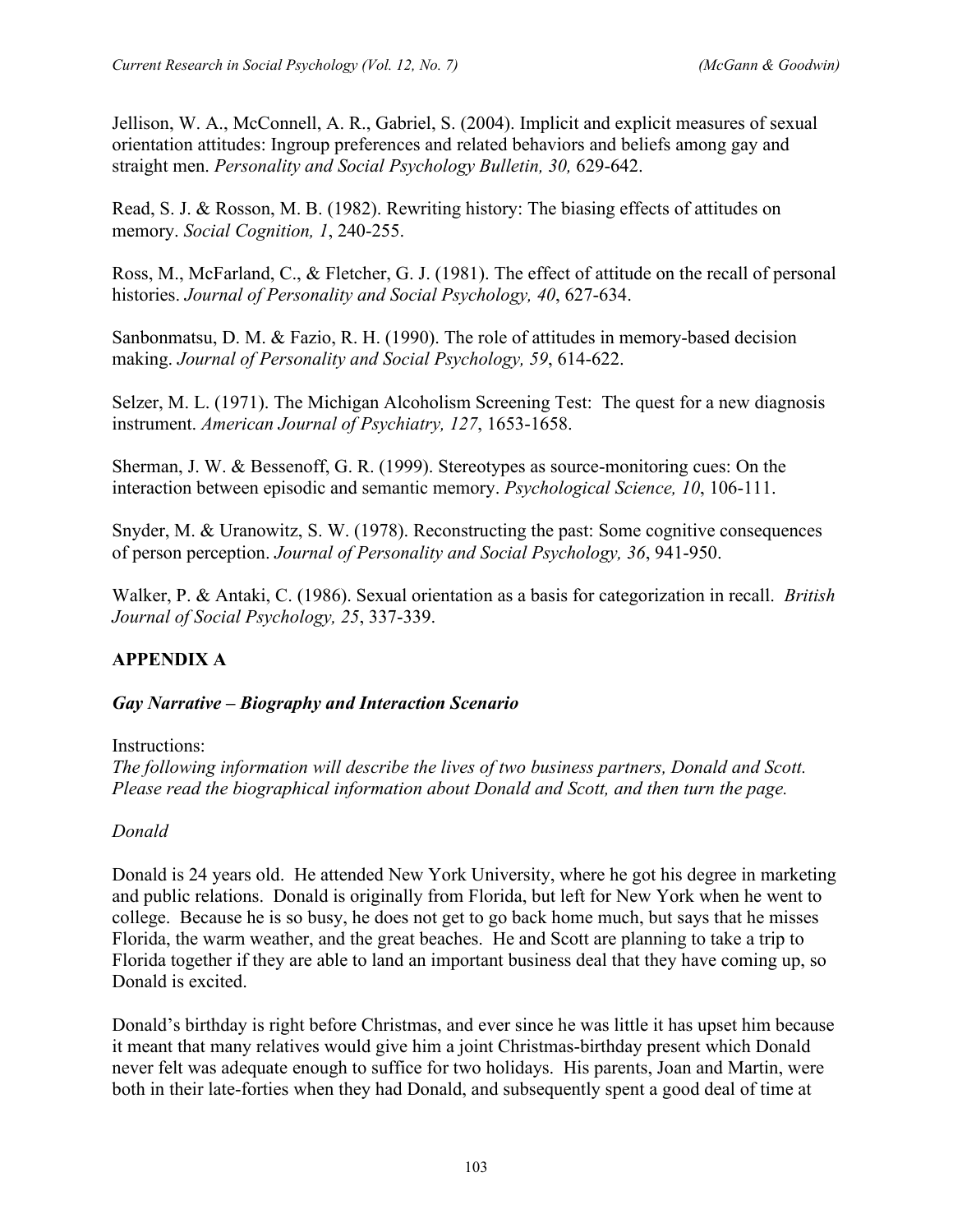work. Due to this fact, Donald can attribute much of his upbringing to his elder siblings. Donald's sister, Deborah, is ten years older than Donald and lives in Milwaukee with her husband and their children. She is a pediatric nurse. Donald also has two older brothers, Mark and Jonathon, who are twins. Despite the families attempts to bring the two up similarly, they asserted their individual personalities and refused to do the same things, as each wanted to be remembered as his own person. Both brothers still live in the Florida area, and Mark went to law school while Jonathon does advertising.

In terms of his personal life, Donald is not married but has a serious boyfriend whom he has been dating for about five years. He met him while attending college in New York, but his boyfriend moved to Boston last year to pursue a graduate degree, and the two have been apart since that time. When the two are able to get together, Donald enjoys spending time with him. While Donald's boyfriend, Jerry, majored in business at NYU as well, he now attends school for interior decorating. Donald loves his boyfriend very much and considers Jerry's best quality to be his sense of humor. Donald looks forward to talking to him every night before bed, when the two have long, intimate conversations.

In his free time, Donald likes to hang out with his friends. Donald has made many friends in the city and has found that they have been helpful in making his "big city" lifestyle more accommodating. They see movies regularly, go to shows in the city, and get together at Donald's apartment to shoot the breeze, because it is the nicest. They also spend a good deal of time at the gym. Donald likes to work out and maintain a healthy diet, because he considers his physical well-being to be rather important to him.

### *Scott*

Scott is 24 years old. Scott met Donald at NYU when both were pursuing degrees in business there. Scott and Donald became rather good friends and decided to become roommates their senior year. It was when living together that they came up with an idea for a joint corporation selling various types of herbal teas from differing cultures. Scott has always lived in New York City, and looks forward to the possibility of going to Florida for the very first time with his good friend and business partner, Donald, so he can learn how to surf.

Scott had a rocky upbringing. His mother was a heroin addict who had sex with Scott's father, a dealer, in exchange for drugs. Born addicted himself, doctors had Scott undergo intense therapy sessions when young to kick the addiction he was born with. After returning home, his life did not get much better. His mother had the sole responsibility of raising him since she did not know the father and was unable to track him down after he impregnated her. She often left Scott unattended while she was out "working" to get money for the two of them. At the age of ten, Scott was removed from his mother's care by a social service agency, and placed in foster care. Scott spent the next five years bouncing around from one foster family to the next, in attempt to find one with which he was satisfied. Having not attended school, he was behind academically. However, private tutors worked with him and pushed him to go to college. His amazing life story was the topic of his entrance essay for New York University, and he was accepted.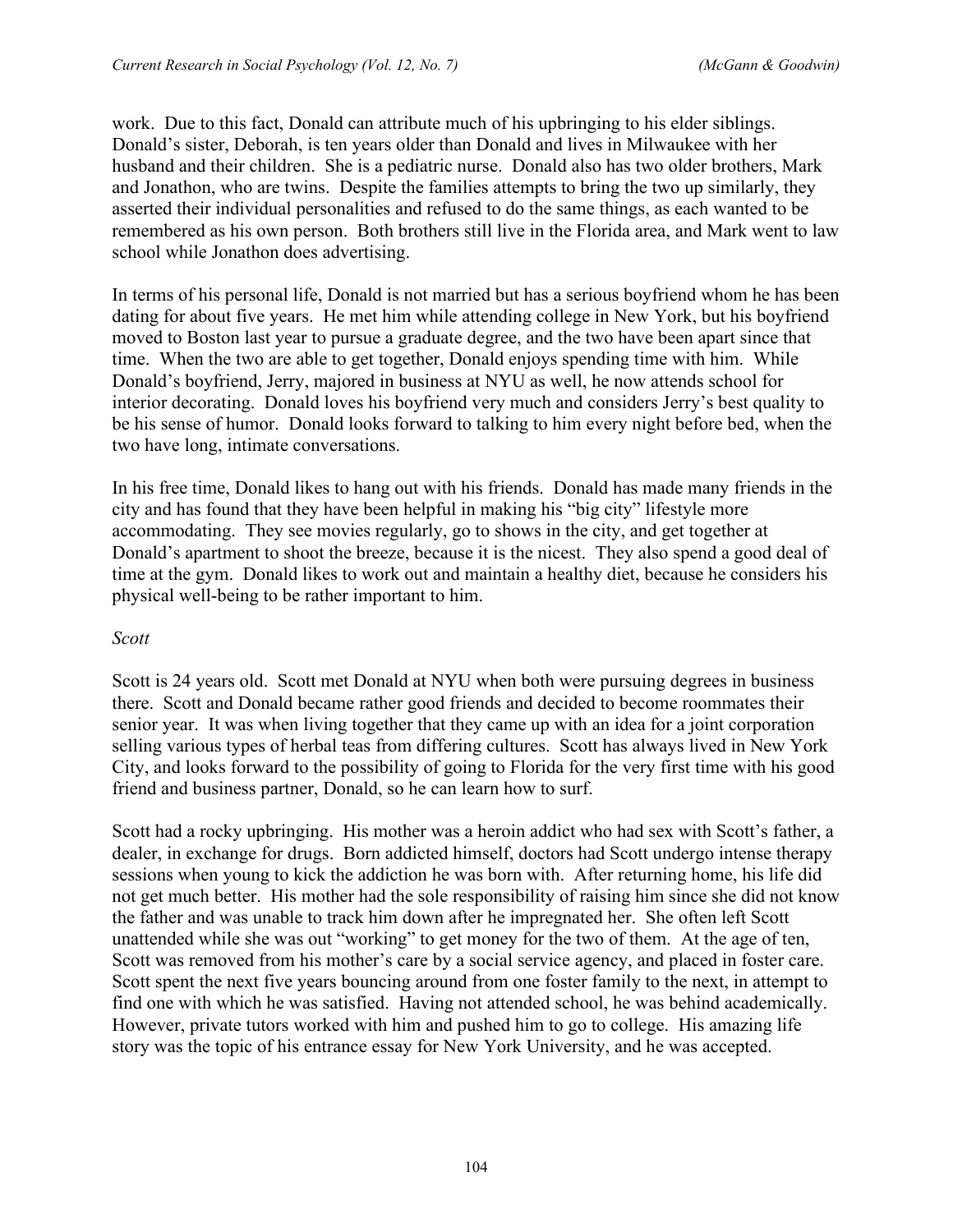Scott has never had a serious boyfriend; instead, he usually bounces from one relationship to the next. His philosophy is that if you haven't had any luck finding the guy you are meant to be with, you might as well have fun while you are out in the dating world. That is why he enjoys keeping his options open when it comes to dating. He never lets his relationships get serious because he is afraid a serious relationship might close him off from meeting the guy he is meant to be with, whom he has not found yet. His idea of the perfect date includes dinner and dancing, to be followed by coffee and midnight conversation back at his apartment. In his free time, Scott also likes to work out and go clubbing, but enjoys reading most. He enjoys having an active social life and goes out to the bars and clubs for at least a little while almost every night. He has numerous social contacts, but unlike Donald, he usually does not spend time with them during the day, opting instead for evening activities. During the day, when he is not at work Donald also has a small dog which he enjoys taking on walks in Central Park. He likes to meet exciting new people, but looks forward to finding the man of his dreams.

### Instructions:

*Please read the following scenario containing conversation between Donald and Scott. As stated earlier, Donald and Scott have been business partners for several years. They are involved in the distribution and sales of various types of herbal tea. While they have been involved in their business for several years now, they are thinking about branching out and merging with a company that sells different types of flavored tea over the internet. Donald and Scott are in negotiations with this company, Teatime, and have been discussing their daily interactions with members of this company. On the following page is their discussion at the end of a business day, about various topics relating to their personal lives and their day at work. After you have finished reading, bring this packet to the administrator.* 

**Donald:** I've been trying to get in contact with Ms. Morrison.

**Scott**: Is she the marketing director of Teatime? Why don't you go straight for the president? **Donald**: I know these things, Scott. You have to go for the underdog first, and then work your way up. I don't want to turn their company off to us from the beginning, or else we will never be able to do any business with them.

**Scott**: Ah, just give up and try again tomorrow. C'mon, you've had a long day. Isn't it time for you to take a break already?

**Donald**: What do you mean?

**Scott**: You are going to give yourself a heart attack! And at such a ripe age. You work too hard.

**Donald**: That's easy for you to say. All you do for our company is spend five minutes at the end of the day counting. I do all the dirty work.

*Donald laughs as he says this, and Scott appears to be slightly offended, and gets defensive at first, before shrugging off Donald's remark.* 

Scott: It's not my fault I don't have enough to count. If you were doing your job right, I would have a lot more counting to do, you know.

**Donald** (laughing): This is true. So now you are *trying* to give me a heart attack? **Scott**: Let's go out for a drink. Forget about all this mess until tomorrow.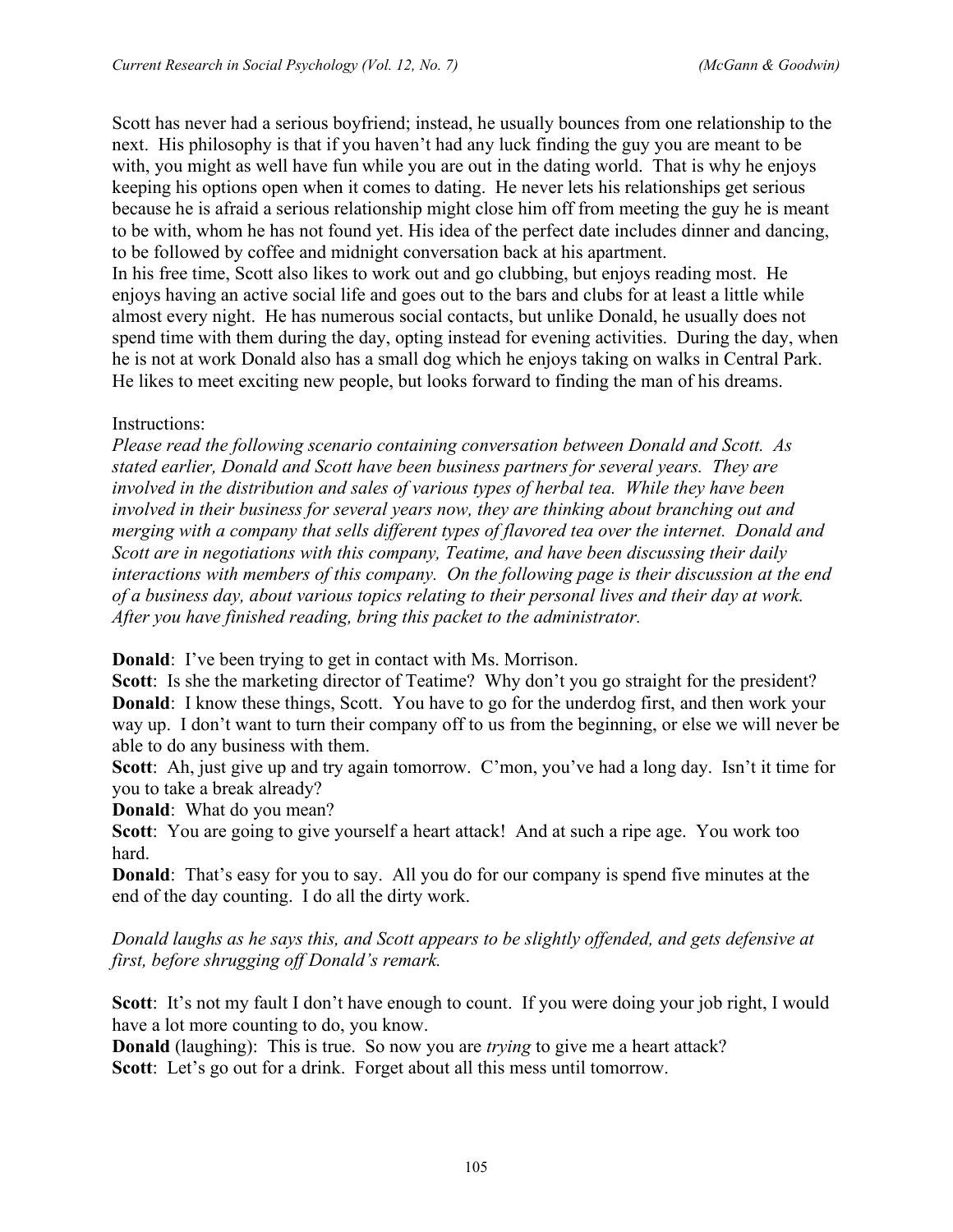**Donald:** Alright, you're on. But I can only stay for one drink; I have to clean my apartment tonight, then talk to the landlord about looking at some plumbing issues in the bathroom. **Scott**: You said this landlord is a jerk, right?

**Donald**: Yeah, that's the one.

**Scott**: Alright, well we won't stay long. Get your stuff together and I'll go grab us a taxi.

*Scott and Donald leave the office and eventually arrive at* The Golden Oak Lounge*, a seedy karaoke club in Times Square with a large balcony overlooking the street.* The Golden Oak *attracted mainly an artsy-type of crowd that tended to come from the theatre part of the town. It was one of Scott's favorite places to hang out because he enjoyed the interesting mix of people that tended to congregate there. Scott and Donald chat for a while as they drink their beers.* 

**Donald**: So what's new in your life? It seems like it's been forever since I've really had a chance to catch up with you.

**Scott**: I don't know, really. Same old stuff I guess. I had my third date this week last night, so I guess that's pretty exciting. I don't know, it seems like I've been pretty busy in the dating department this week.

**Donald** (*laughs*): Well which one do you like the most?

**Scott** (*pauses; it appears that he is thinking*): Hmmm; I would have to say the guy I went out with Monday night was probably the hottest.

**Donald**: Well then I want to hear about him.

**Scott**: Well, he's a dancer, so he has a great body. He's tall, with dark features.

**Donald**: What did you guys do on your date?

**Scott**: Well he wanted to teach me how to salsa, so we went to his studio for a bit. I wasn't really getting it but I tried. We ended up going across the street for ice cream to cool off afterward. We ended up talking for awhile.

**Donald**: You? *Talk* on a first date?

**Scott**: Yeah, he really opened me up I guess, which was what I liked most about him. What I liked *least* about him was the fact that he doesn't even have enough money to buy a car. Plus, he is really close with his mom and wouldn't stop talking about her all evening. Then he told me that she could see us together with a house and the whole nine yards. I am way too young for that. I tried to change the topic of conversation as quickly as possible.

**Donald**: Any plans for seeing him again soon?

**Scott**: Well I think I screwed things up when I asked him back up to my apartment.

**Donald** (*laughs*): No surprise there.

Scott: Hey, I will figure out my dating "issues" in due time. Besides, I like things in my life to be a little hectic. It's a sign that I'm alive.

**Donald** (*laughs*): Don't give me all that psychological junk.

**Scott**: Alright, alright. Enough about me anyway; tell me what's so great about your life right now?

**Donald**: Well I don't know about that, but I *can* tell you what sucks. For one, Teresa, from my building, is a freakin' psycho. I don't exactly know what she's doing in her apartment at all hours of the night but it sounds like she's killing several wild animals with her bare hands. The biggest problem I have is that I have to take my dog to the vet again. Oh, and as if that isn't enough, my parents keep harassing me about never getting a chance to go visit them. No matter what I do, I can't win.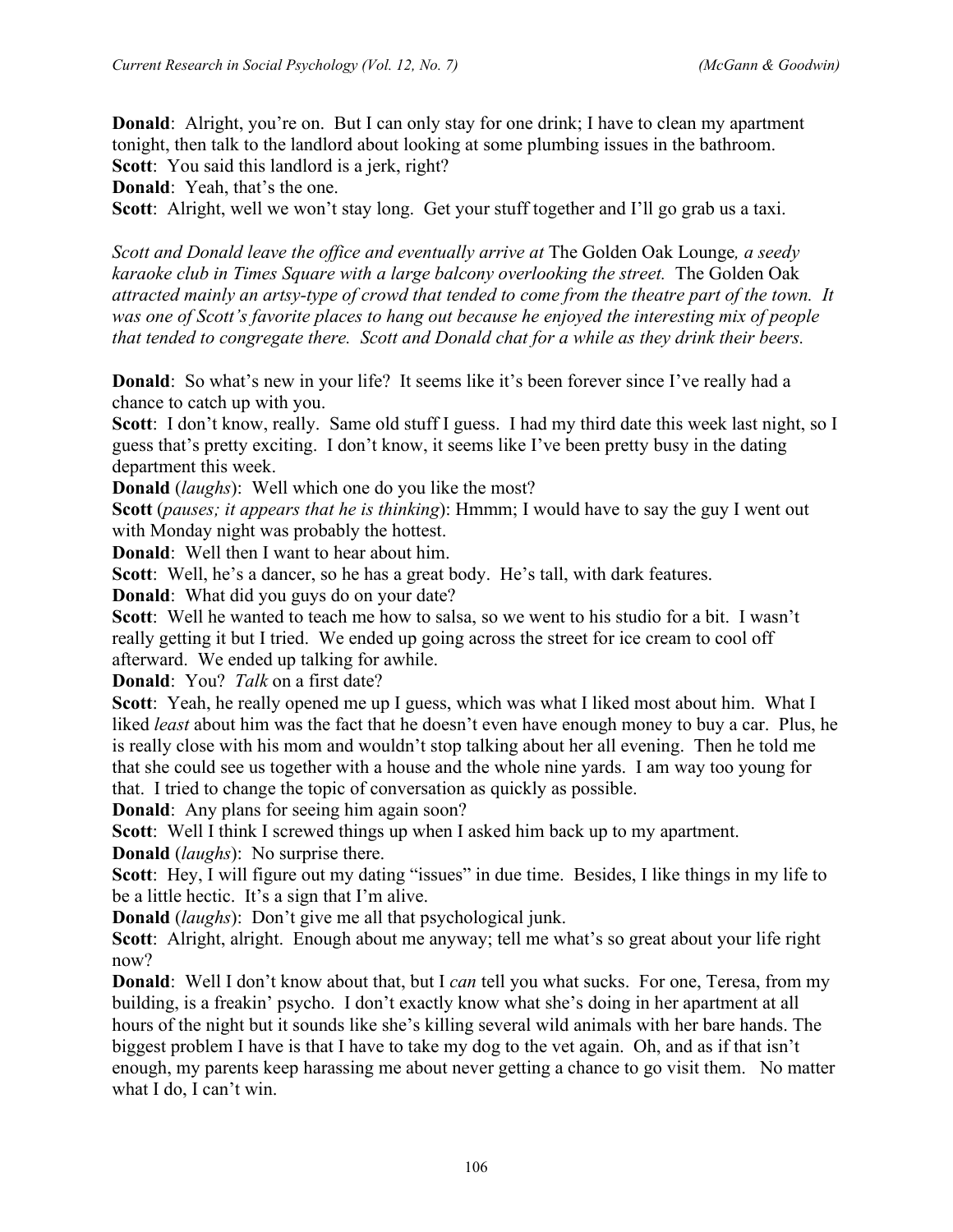**Scott**: I think you should shut up. You let way too much bother you.

**Donald**: Alright. From now on I am just going to listen to your advice, and just *watch* my life get better.

**Scott**: Yes. And you can start by having another drink. Have a vodka tonic with me? **Donald**: No, I think I'll settle for a beer.

Scott: What are your plans for tomorrow?

**Donald**: I am going to the gym; I figure that will be a good way to de-stress.

Scott: True. I would say I would go with you, but last time I went I think I overdid it. I mean really overdid it because it was a week ago and I'm still sore. I really do need to work on my abs though, because I seem to be getting a bit flabby. At least that's what my date last night said. **Donald** (punches him in the stomach): Yeah, he's right.

*Donald and Scott finish their drink and head out into the night. Donald stops Scott before they go their separate ways and pats him on the back, congratulating him on surviving the end of a busy week at work. The two talk for a few minutes about their upcoming plans for their Florida trip, which Scott lets on that he is really looking forward to. Then their separate taxis drive off into the foggy night, taking them to their residences.*  **END OF SCRIPT**

# **APPENDIX B**

## *Straight Narrative – Biography and Interaction Scenario*

Instructions:

*The following information will describe the lives of two business partners, Donald and Scott. Please read the biographical information about Donald and Scott, and then turn the page.* 

# *Donald*

Donald is 24 years old. He attended New York University, where he got his degree in marketing and public relations. Donald is originally from Florida, but left for New York when he went to college. Because he is so busy, he does not get to go back home much, but says that he misses Florida, the warm weather, and the great beaches. He and Scott are planning to take a trip to Florida together if they are able to land an important business deal that they have coming up, so Donald is excited.

Donald's birthday is right before Christmas, and ever since he was little it has upset him because it meant that many relatives would give him a joint Christmas-birthday present which Donald never felt was adequate enough to suffice for two holidays. His parents, Joan and Martin, were both in their late-forties when they had Donald, and subsequently spent a good deal of time at work. Due to this fact, Donald can attribute much of his upbringing to his elder siblings. Donald's sister, Deborah, is ten years older than Donald and lives in Milwaukee with her husband and their children. She is a pediatric nurse. Donald also has two older brothers, Mark and Jonathon, who are twins. Despite the families attempts to bring the two up similarly, they asserted their individual personalities and refused to do the same things, as each wanted to be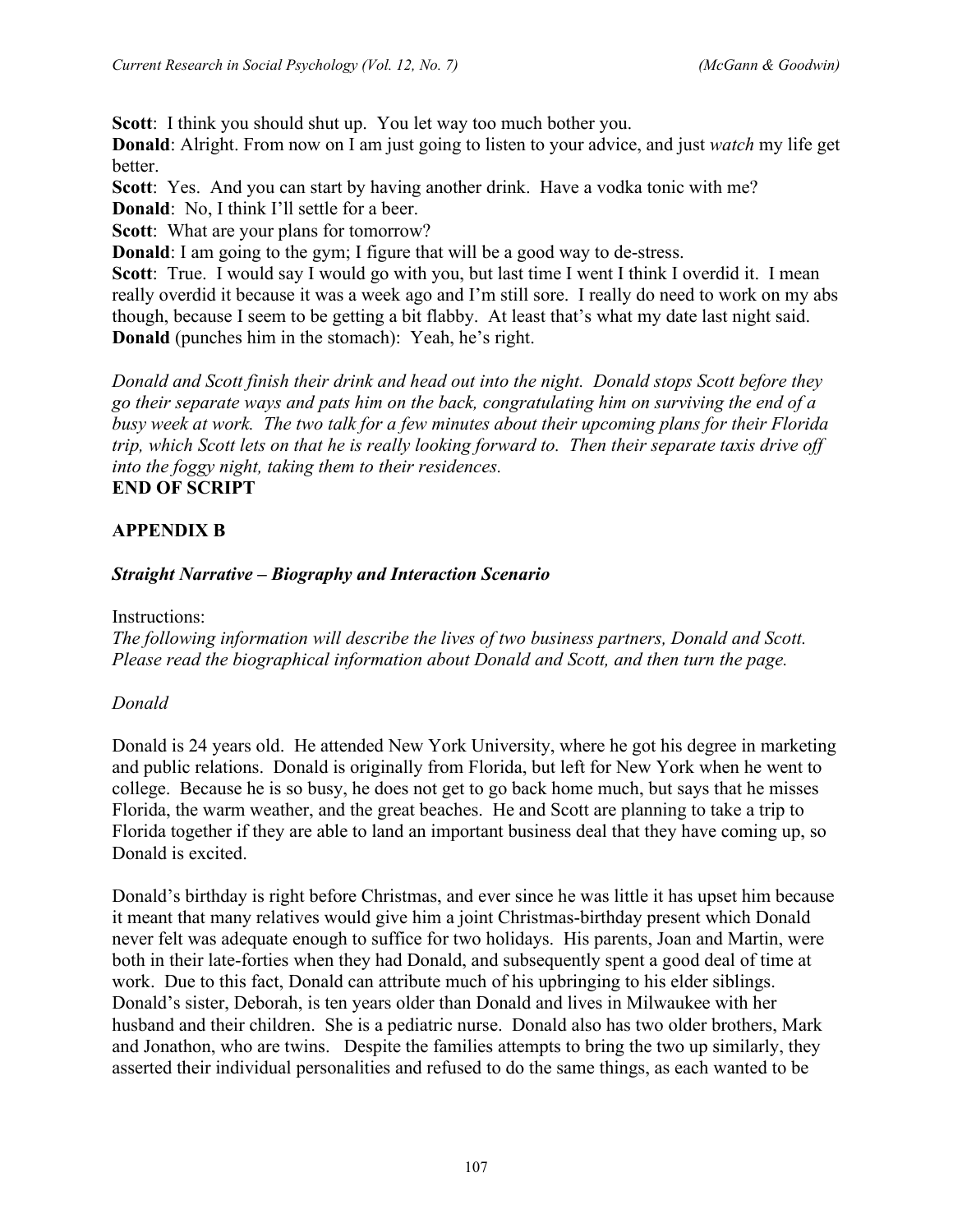remembered as his own person. Both brothers still live in the Florida area, and Mark went to law school while Jonathon does advertising.

In terms of his personal life, Donald is not married but has a serious girlfriend whom he has been dating for about five years. He met her while attending college in New York, but his girlfriend moved to Boston last year to pursue a graduate degree, and the two have been apart since that time. When the two are able to get together, Donald enjoys spending time with her. While Donald's girlfriend, Gerry, majored in business at NYU as well, she now attends school for interior decorating. Donald loves his girlfriend very much and considers Gerry's best quality to be her sense of humor. Donald looks forward to talking to her every night before bed, when the two have long, intimate conversations.

In his free time, Donald likes to hang out with his friends. Donald has made many friends in the city and has found that they have been helpful in making his "big city" lifestyle more accommodating. They see movies regularly, go to shows in the city, and get together at Donald's apartment to shoot the breeze, because it is the nicest. They also spend a good deal of time at the gym. Donald likes to work out and maintain a healthy diet, because he considers his physical well-being to be rather important to him.

#### *Scott*

Scott is 24 years old. Scott met Donald at NYU when both were pursuing degrees in business there. Scott and Donald became rather good friends and decided to become roommates their senior year. It was when living together that they came up with an idea for a joint corporation selling various types of herbal teas from differing cultures. Scott has always lived in New York City, and looks forward to the possibility of going to Florida for the very first time with his good friend and business partner, Donald, so he can learn how to surf.

Scott had a rocky upbringing. His mother was a heroin addict who had sex with Scott's father, a dealer, in exchange for drugs. Born addicted himself, doctors had Scott undergo intense therapy sessions when young to kick the addiction he was born with. After returning home, his life did not get much better. His mother had the sole responsibility of raising him since she did not know the father and was unable to track him down after he impregnated her. She often left Scott unattended while she was out "working" to get money for the two of them. At the age of ten, Scott was removed from his mother's care by a social service agency, and placed in foster care. Scott spent the next five years bouncing around from one foster family to the next, in attempt to find one with which he was satisfied. Having not attended school, he was behind academically. However, private tutors worked with him and pushed him to go to college. His amazing life story was the topic of his entrance essay for New York University, and he was accepted.

In terms of his personal life, Scott has never had a serious girlfriend; instead, he usually bounces from one relationship to the next. His philosophy is that if you haven't had any luck finding the girl you are meant to be with, you might as well have fun while you are out in the dating world. That is why he enjoys keeping his options open when it comes to dating. He never lets his relationships get serious, because he is afraid a serious relationship might close himself off from meeting the girl he is meant to be with, whom he has not found yet. His idea of the perfect date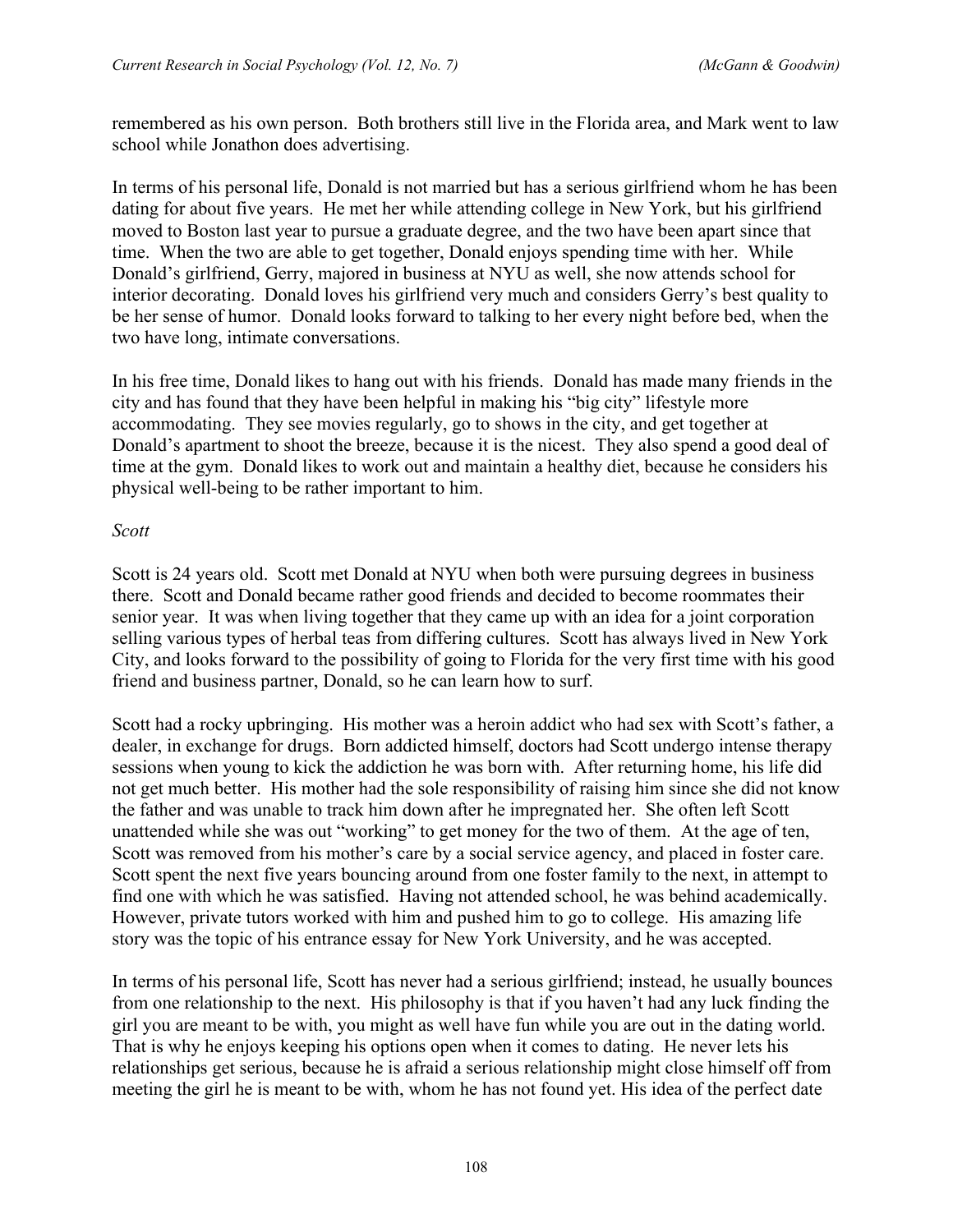includes dinner and dancing, to be followed by coffee and midnight conversation back at his apartment.

In his free time, Scott also likes to work out and go clubbing, but enjoys reading most. He enjoys having an active social life and goes out to the bars and clubs for at least a little while almost every night. He has numerous social contacts, but unlike Donald, he usually does not spend time with them during the day, opting instead for evening activities. During the day, when he is not at work Donald also has a small dog which he enjoys taking on walks in Central Park. He likes to meet exciting new people, but looks forward to finding the woman of his dreams.

#### Instructions:

*Please read the following scenario containing conversation between Donald and Scott. As stated earlier, Donald and Scott have been business partners for several years. They are involved in the distribution and sales of various types of herbal tea. While they have been involved in their business for several years now, they are thinking about branching out and merging with a company that sells different types of flavored tea over the internet. Donald and Scott are in negotiations with this company, Teatime, and have been discussing their daily interactions with members of this company. On the following page is their discussion at the end of a business day, about various topics relating to their personal lives and their day at work. After you have finished reading, bring this packet to the administrator.* 

**Donald**: I've been trying to get in contact with Ms. Morrison.

**Scott**: Is she the marketing director of Teatime? Why don't you go straight for the president? **Donald**: I know these things, Scott. You have to go for the underdog first, and then work your way up. I don't want to turn their company off to us from the beginning, or else we will never be able to do any business with them.

**Scott**: Ah, just give up and try again tomorrow. C'mon, you've had a long day. Isn't it time for you to take a break already?

**Donald**: What do you mean?

**Scott**: You are going to give yourself a heart attack! And at such a ripe age. You work too hard.

**Donald**: That's easy for you to say. All you do for our company is spend five minutes at the end of the day counting. I do all the dirty work.

*Donald laughs as he says this, and Scott appears to be slightly offended, and gets defensive at first, before shrugging off Donald's remark.* 

Scott: It's not my fault I don't have enough to count. If you were doing your job right, I would have a lot more counting to do, you know.

**Donald** (laughing): This is true. So now you are *trying* to give me a heart attack?

**Scott**: Let's go out for a drink. Forget about all this mess until tomorrow.

**Donald:** Alright, you're on. But I can only stay for one drink; I have to clean my apartment tonight, then talk to the landlord about looking at some plumbing issues in the bathroom.

**Scott**: You said this landlord is a jerk, right?

**Donald**: Yeah, that's the one.

**Scott**: Alright, well we won't stay long. Get your stuff together and I'll go grab us a taxi.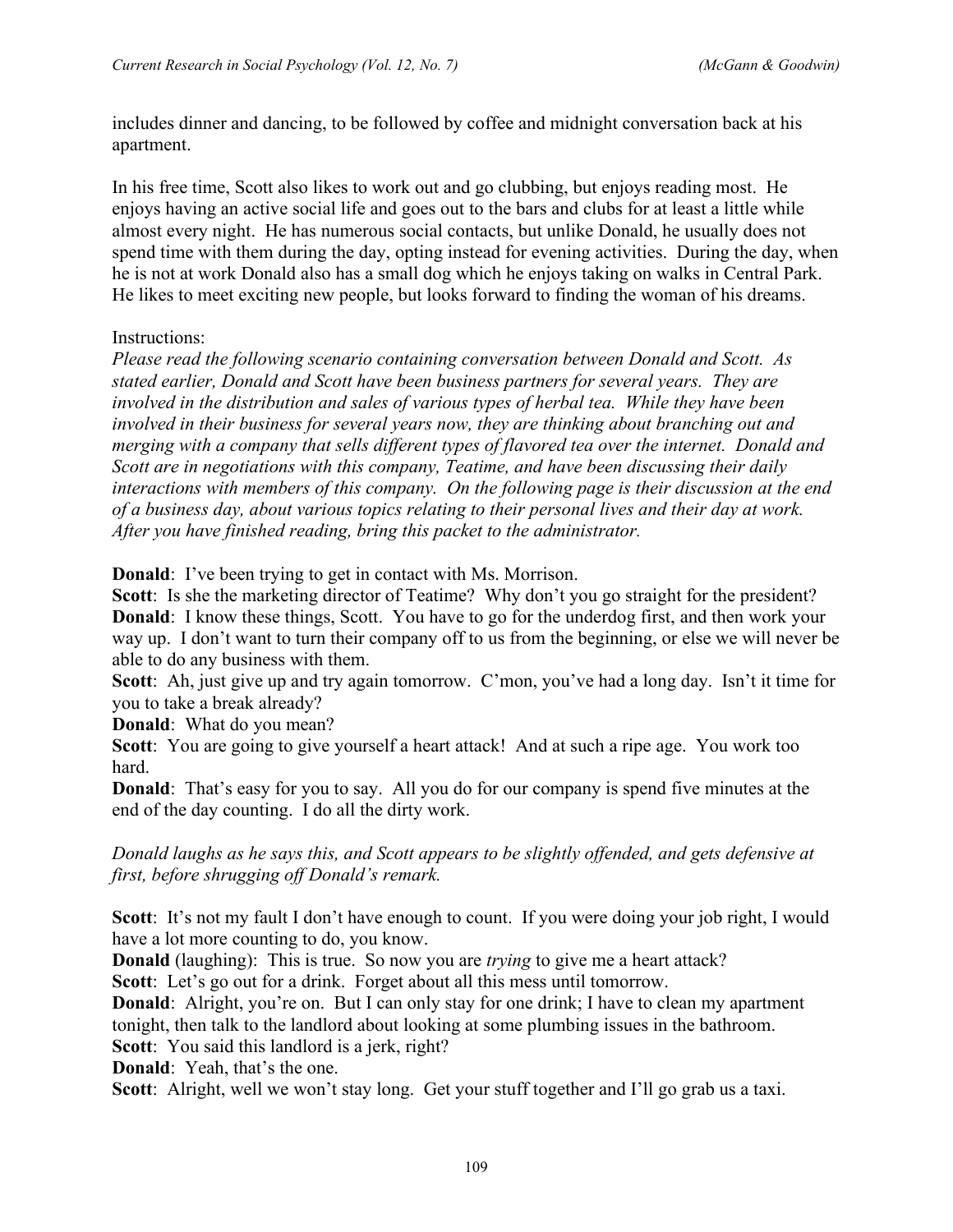*Scott and Donald leave the office and eventually arrive at* The Golden Oak Lounge*, a seedy karaoke club in Times Square with a large balcony overlooking the street.* The Golden Oak *attracted mainly an artsy-type of crowd that tended to come from the theatre part of the town. It was one of Scott's favorite places to hang out because he enjoyed the interesting mix of people that tended to congregate there. Scott and Donald chat for a while as they drink their beers.* 

**Donald**: So what's new in your life? It seems like it's been forever since I've really had a chance to catch up with you.

Scott: I don't know, really. Same old stuff I guess. I had my third date this week last night, so I guess that's pretty exciting. I don't know, it seems like I've been pretty busy in the dating department this week.

**Donald** (*laughs*): Well which one do you like the most?.

**Scott** (*pauses; it appears that he is thinking*): Hmmm; I would have to say the girl I went out with Monday night was probably the hottest.

**Donald**: Well then I want to hear about her.

**Scott**: Well, she's a dancer, so she has a great body. She's tall, with dark features.

**Donald**: What did you guys do on your date?

**Scott**: Well she wanted to teach me how to salsa, so we went to her studio for a bit. I wasn't really getting it but I tried. We ended up going across the street for ice cream to cool off afterward. We ended up talking for awhile.

**Donald**: You? *Talk* on a first date?

**Scott**: Yeah, she really opened me up I guess, which was what I liked most about her. What I liked *least* about her was the fact that she doesn't even have enough money to buy a car. Plus, she is really close with her mom and wouldn't stop talking about her all evening. Then she told me that she could see us together with a house and the whole nine yards. I am way too young for that. I tried to change the topic of conversation as quickly as possible.

**Donald**: Any plans for seeing her again soon?

**Scott**: Well I think I screwed things up when I asked her back up to my apartment.

**Donald** (*laughs*): No surprise there.

Scott: Hey, I will figure out my dating "issues" in due time. Besides, I like things in my life to be a little hectic. It's a sign that I'm alive.

**Donald** (*laughs*): Don't give me all that psychological junk.

**Scott**: Alright, alright. Enough about me anyway; tell me what's so great about your life right now?

**Donald**: Well I don't know about that, but I *can* tell you what sucks. For one, Teresa, from my building, is a freakin' psycho. I don't exactly know what she's doing in her apartment at all hours of the night but it sounds like she's killing several wild animals with her bare hands. The biggest problem I have is that I have to take my dog to the vet again. Oh, and as if that isn't enough, my parents keep harassing me about never getting a chance to go visit them. No matter what I do, I can't win.

**Scott**: I think you should shut up. You let way too much bother you.

**Donald**: Alright. From now on I am just going to listen to your advice, and just *watch* my life get better.

**Scott**: Yes. And you can start by having another drink. Have a vodka tonic with me? **Donald**: No, I think I'll settle for a beer.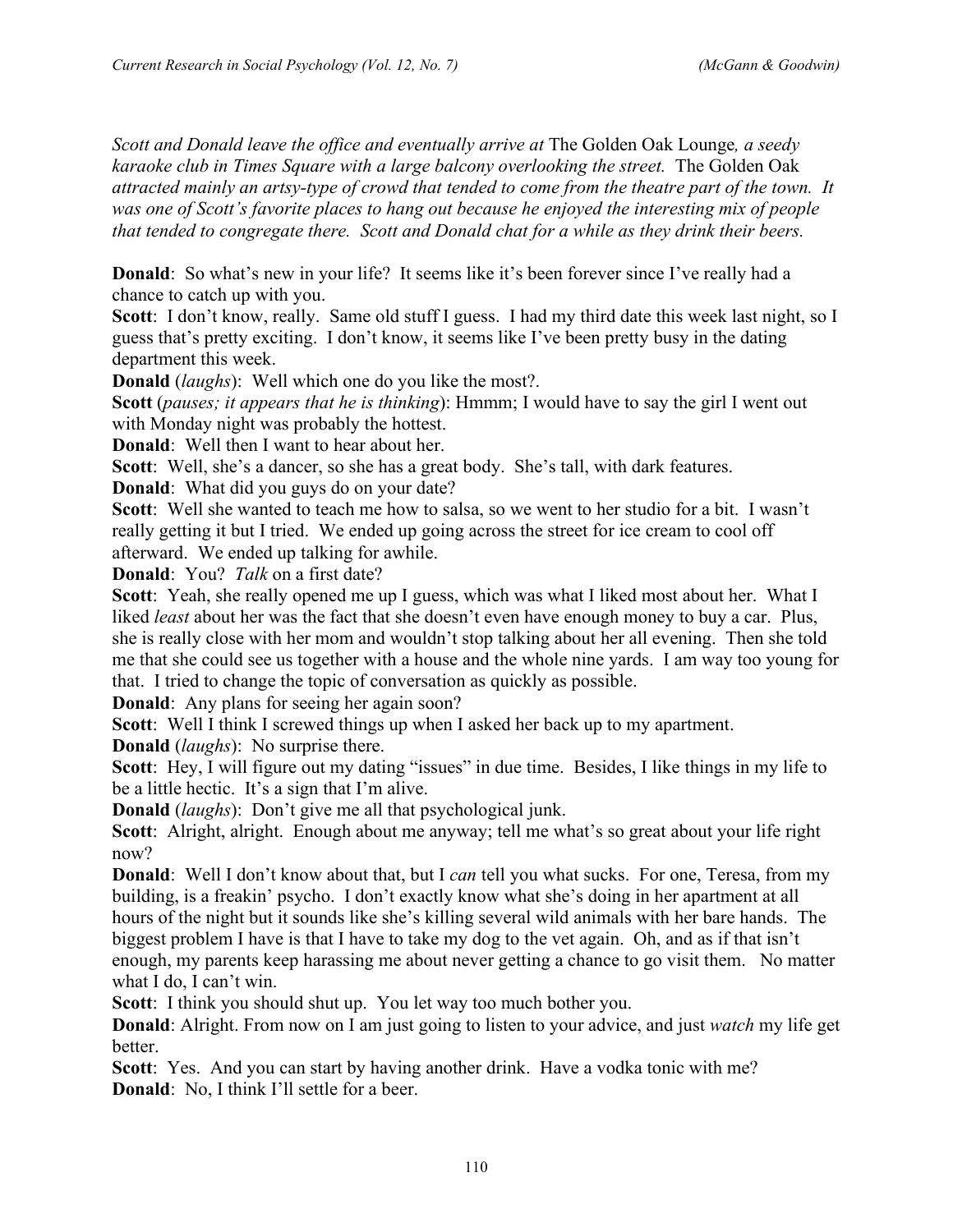## **Scott**: What are your plans for tomorrow?

**Donald**: I am going to the gym; I figure that will be a good way to de-stress.

Scott: True. I would say I would go with you, but last time I went I think I overdid it. I mean really overdid it because it was a week ago and I'm still sore. I really do need to work on my abs though, because I seem to be getting a bit flabby. At least that's what my date last night said. **Donald** (punches him in the stomach): Yeah, she's right.

*Donald and Scott finish their drink and head out into the night. Donald stops Scott before they go their separate ways and pats him on the back, congratulating him on surviving the end of a busy week at work. The two talk for a few minutes about their upcoming plans for their Florida trip, which Scott lets on that he is really looking forward to. Then their separate taxis drive off into the foggy night, taking them to their residences.*  **END OF SCRIPT**

# **APPENDIX C**

# *Pilot Study Survey*

*Directions*: Following is a list of questions concerning the characters in the narrative you just read. Please rate the first six questions on a 5-point scale of  $(1 =$  never true,  $2 =$  rarely true,  $3 =$ sometimes true,  $4 =$  often true,  $5 =$  always true) by circling the best answer. Then turn the page for the directions to the last two questions.

1. To what extent are Donald and Scott concerned only with themselves?

2. To what extent are Donald and Scott interested in primarily superficial matters?

3. To what extent are Donald and Scott gossipy?

4. To what extent are Donald and Scott catty?

5. To what extent do Donald and Scott behave promiscuously?

6. To what extent are Donald and Scott sexually deviant?

*Directions:* The following questions refer more specifically to the sexuality of Scott and Donald. Please rate the following questions on a 5-point scale from 1 (Heterosexual) to 5 (Homosexual)

7. How did the behavior between Donald and Scott present them in terms of their sexuality?

8. How did the conversation between Donald and Scott present them in terms of their sexuality?

9. Finally, please give an overall rating to the sexuality of Scott and Donald, taking all elements of the biographies and scenario into consideration: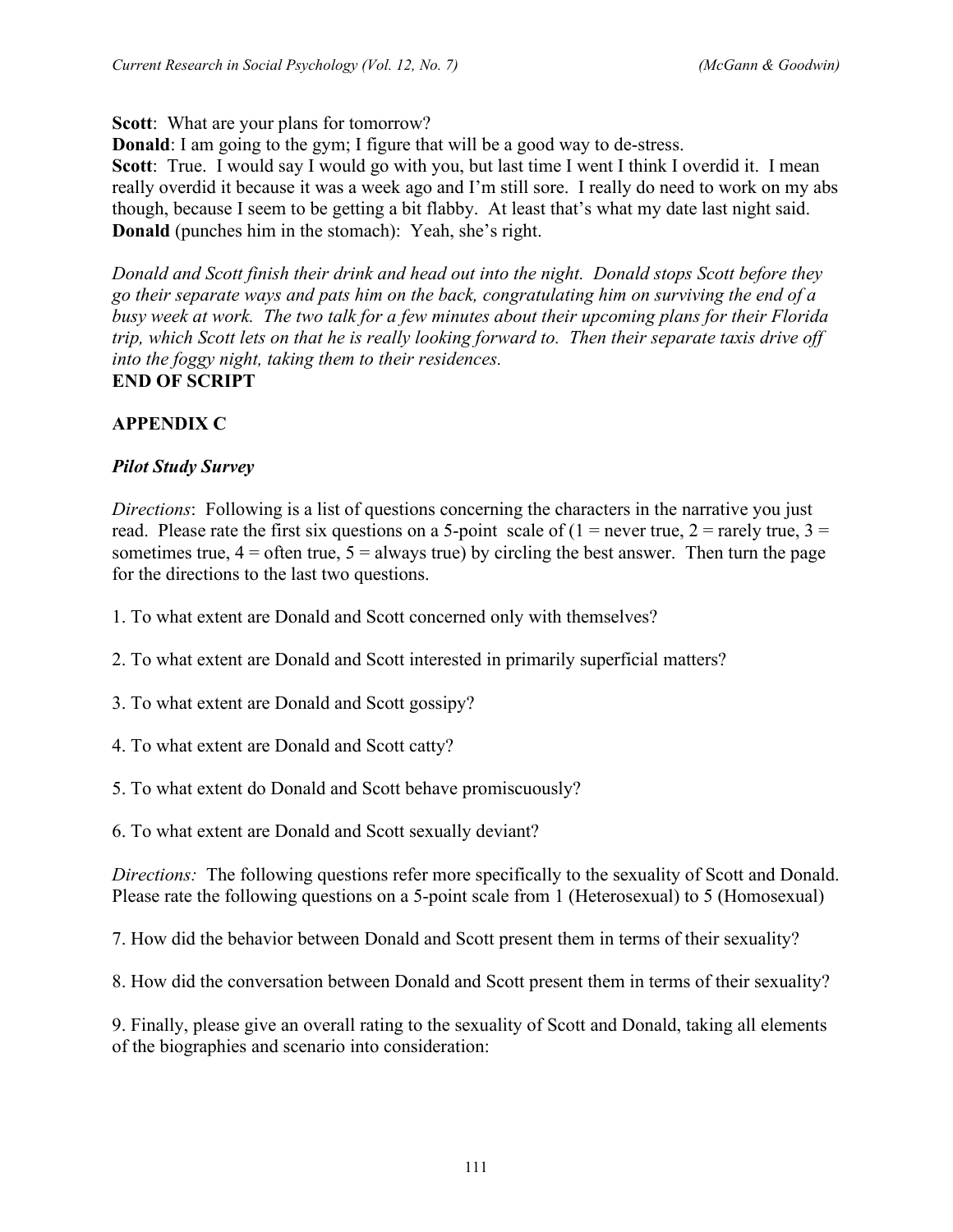### **APPENDIX D**

#### *Cognitive Load Task*

The following directions and series of questions were read over an audio recording to the participants in the cognitive load condition:

Please listen carefully to the following directions. This tape recording will ask you to complete a series of mathematical computations. As each question is asked, you will be asked to complete the corresponding question on the memory questionnaire at the same time. There will be very little time, so please work as quickly and as efficiently as possible to answer both the question on the recording and the question on the answer sheet at the same time for question 1, for question 2, etc.. You will record both answers in the desired space on the answer sheet.

- 1: Please find the square root of 225.
- 2. Find the product of 96 and 7.
- 3. What is 147 divided by 3?
- 4. Which is bigger: 12 times 7 or 16 times 5?
- 5. How many seconds are there in five and a half minutes?
- 6. Find three numbers that, when multiplied together, equal 110.
- 7. What is 39 squared?
- 8. What is 129 divided by 6?
- 9. Find the sum of the following numbers: 2, 3, 10, 145, 6, and 13.
- 10. List the first six prime numbers, starting with 1.
- 11. What is 33 times 27?
- 12. How many days are there in two and a half years?
- 13. What is the square root of 225?

14. Which of the following three number has a square root that is not a whole number: 81, 99, 196, 441

15. Which quantity is bigger: 19 times 13, or 39 times 6?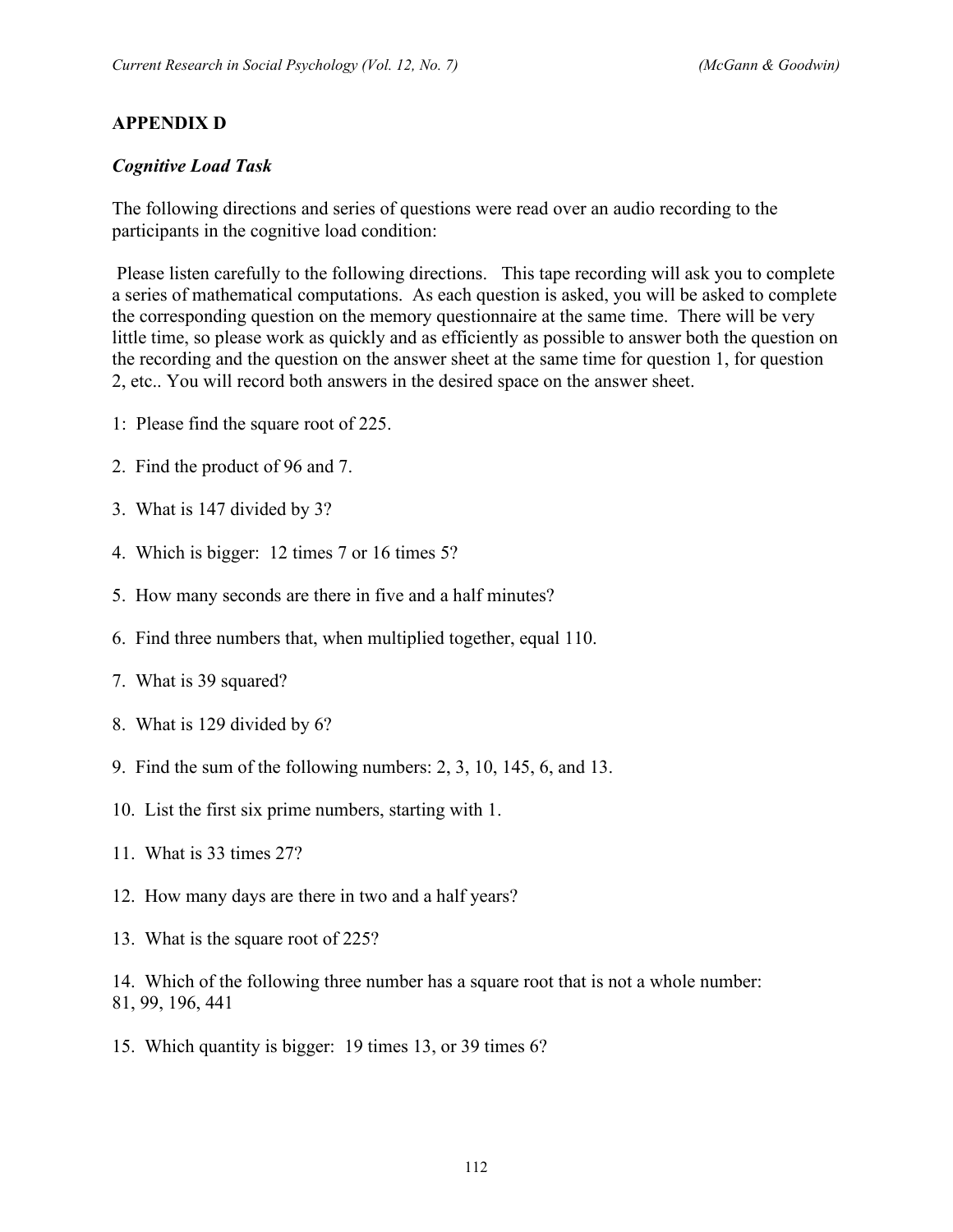16. How much money would you have if you found a nickel, two quarters, three pennies, and four dimes?

17. Between the numbers 11 and 999, how many numbers read the same forward and backward?

18. If Jane Doe is 47 and she had a son when she was 23, how old is her son?

19. Which is bigger: 13 times 16 or 12 times 17?

- 20. How many leap years have there been since the leap year 1952, not counting that year?
- 21. How many minutes are there in four weeks?
- 22. What is 27 squared?
- 23. How many prime numbers are there between 23 and 67?
- 24. How many inches are in five and a half feet?
- 25. What is 341 times 4?
- 26. Add up the following numbers: 12 plus 22 plus 3 plus 19 plus 35.

27. What is 1300 squared?

Okay, turn your answer sheets over quickly please (Pause). Now pass them to the front. Thank you for your time.

### **APPENDIX E**

#### *Recognition Memory Test*

The 16 target items included items 3, 5, 6, 9, 10, 11, 12, 13, 14, 17, 19, 20, 21, 24, 25, and 26 Pronouns used in the items were modified to accompany the narrative read by each participant (i.e., use of female pronouns indicated participants read the straight narrative and use of male pronouns indicated participants read the gay narrative). Choice items with  $a + sign$  indicate correct answers, and choice items with an asterisk (\*) sign indicate biased, stereotypic answers.

*Directions: Choose one answer to each of the questions below.* 

- 1. Where is Donald originally from?
- \_\_ Pennsylvania
- New York
- +\_ Florida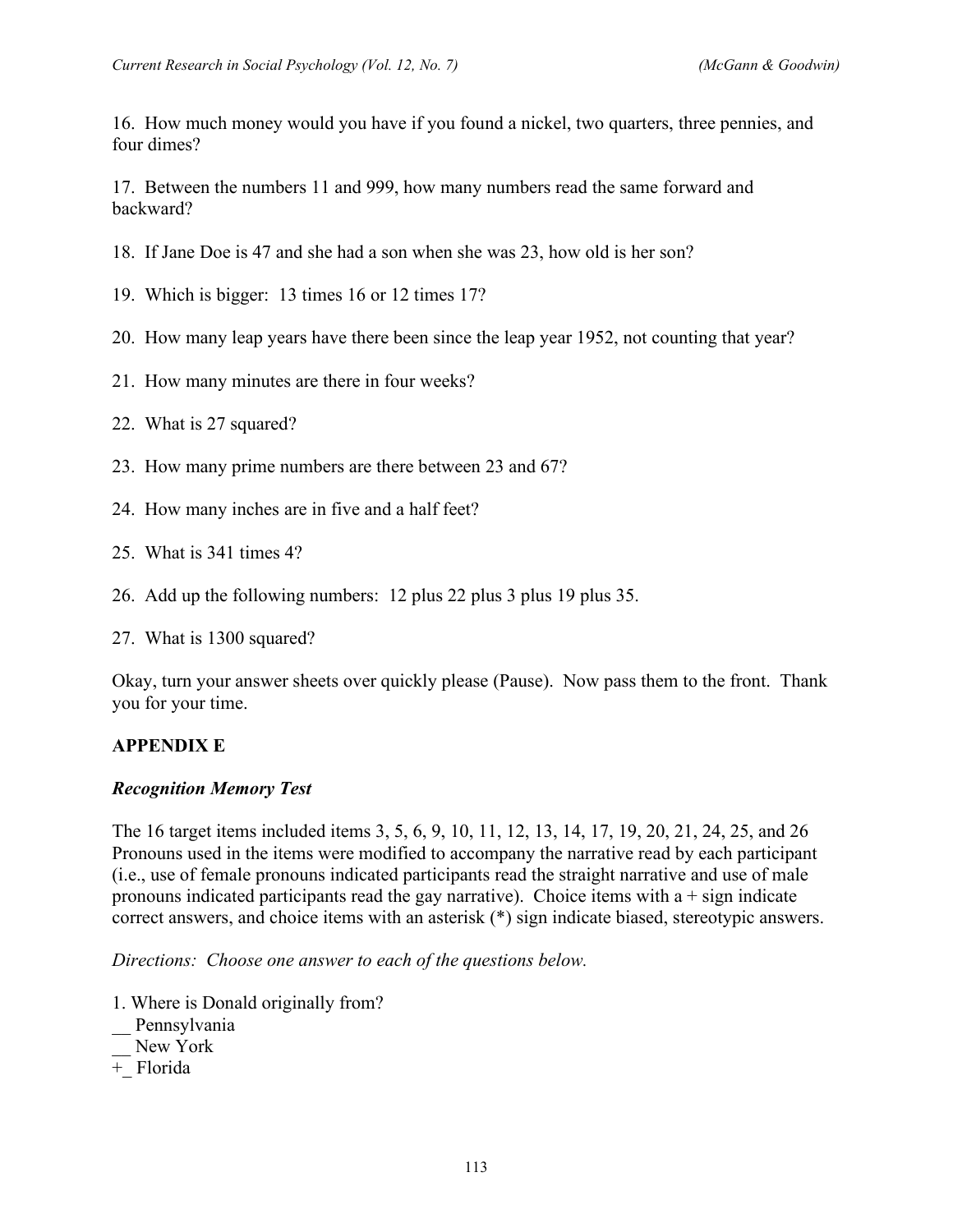- 2. When is Donald's birthday?
- +\_ Right before Christmas
- \_\_ Right before New Year's
- \_\_ Right before Easter
- 3. How does Donald feel about his girlfriend/boyfriend?
- +\_ He loves spending time with her/him
- \*\_ He likes having a girl/boyfriend but enjoys the freedom of being apart
- \_\_ He does not love her/him, but is leading her/him on
- 4.How many siblings does Donald have?
- \_\_ One
- \_\_ Two
- +\_ Three
- 5. What is Donald's favorite thing about his girlfriend/boyfriend?
- +\_ Having intimate conversations with her/him over the phone every night
- \*\_ That s/he, like him, is interested in working out and having a great body
- Her/his sense of humor
- 6. What is something that Donald and Scott have in common?
- +\_ Their age
- \*\_ The fact that both are quite sexually promiscuous
- The fact that both are involved in serious relationships
- 7. Where is Scott originally from?
- \_\_ Pennsylvania
- \_\_ Florida
- +\_ New York
- 8. How many siblings does Scott have?
- \_\_ One
- \_\_ Two
- + The narrative did not say
- 9. What is Scott's main reason for wanting to go to Florida with Donald?
- \*\_ To get to know Donald on a closer level
- +\_ To go surfing
- \_\_ To meet exciting new people
- 10. Why does Scott never let his relationships get serious?
- +\_ So he can be ready for a relationship when he meets the girl/boy of his dreams
- \*\_ Because he only wants to meet people for self-fulfilling purposes, like sex
- \_\_ Because his dates lose interest in him
- 11. What is Scott's idea of the perfect date?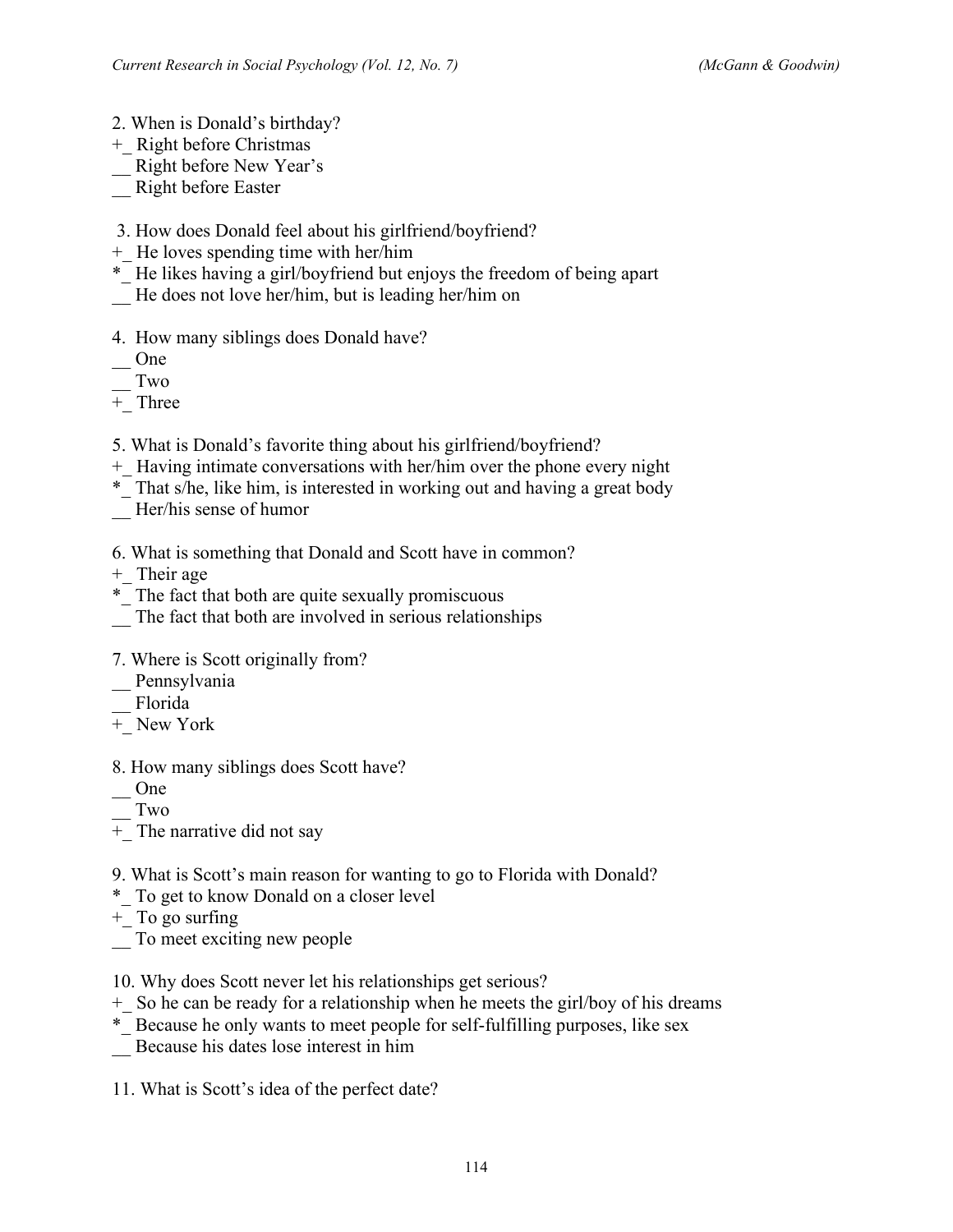- +\_ Dinner and dancing
- \*\_ Coffee and sex back at his apartment
- \_\_ Bowling
- 12. What is Scott's favorite thing to do in his free time?
- \*\_ Go clubbing
- +\_ Read
- \_\_ Work
- 13. Why did Scott ask Donald to go out for a drink?
- +\_ To relax after a long day at the office
- \_\_ To meet up with friends
- \*\_ To get to know him better
- 14. Why did Donald say he had to clean his apartment?
- \*\_ Because he is expecting an important "visitor"
- \_\_ Because his landlord told him he had to
- + He didn't say why
- 15. How did Donald and Scott get to the bar?
- \_\_ They took a bus
- They took the subway
- $+$  They took a taxi
- 16. Where was the bar located?
- \_\_ Just outside of Central Park
- $\overline{+}$  In Times Square
- In Chelsea
- 17. What kind of bar was the Golden Oak Lounge?
- \_\_ A sports bar
- +\_ A karaoke club
- \*\_ A gay bar
- 18. How many dates did Scott say he had that week?
- +\_ Three
- $\equiv$ Five
- $\equiv$  Six
- 19. What did Scott say he did on his Monday night date?
- +\_ Went dancing and then out for ice cream
- \*\_ Went dancing and then out for a drink
- \_\_ Went dancing and then out to a movie
- 20. What did Scott say he liked *most* about the girl/guy he dated?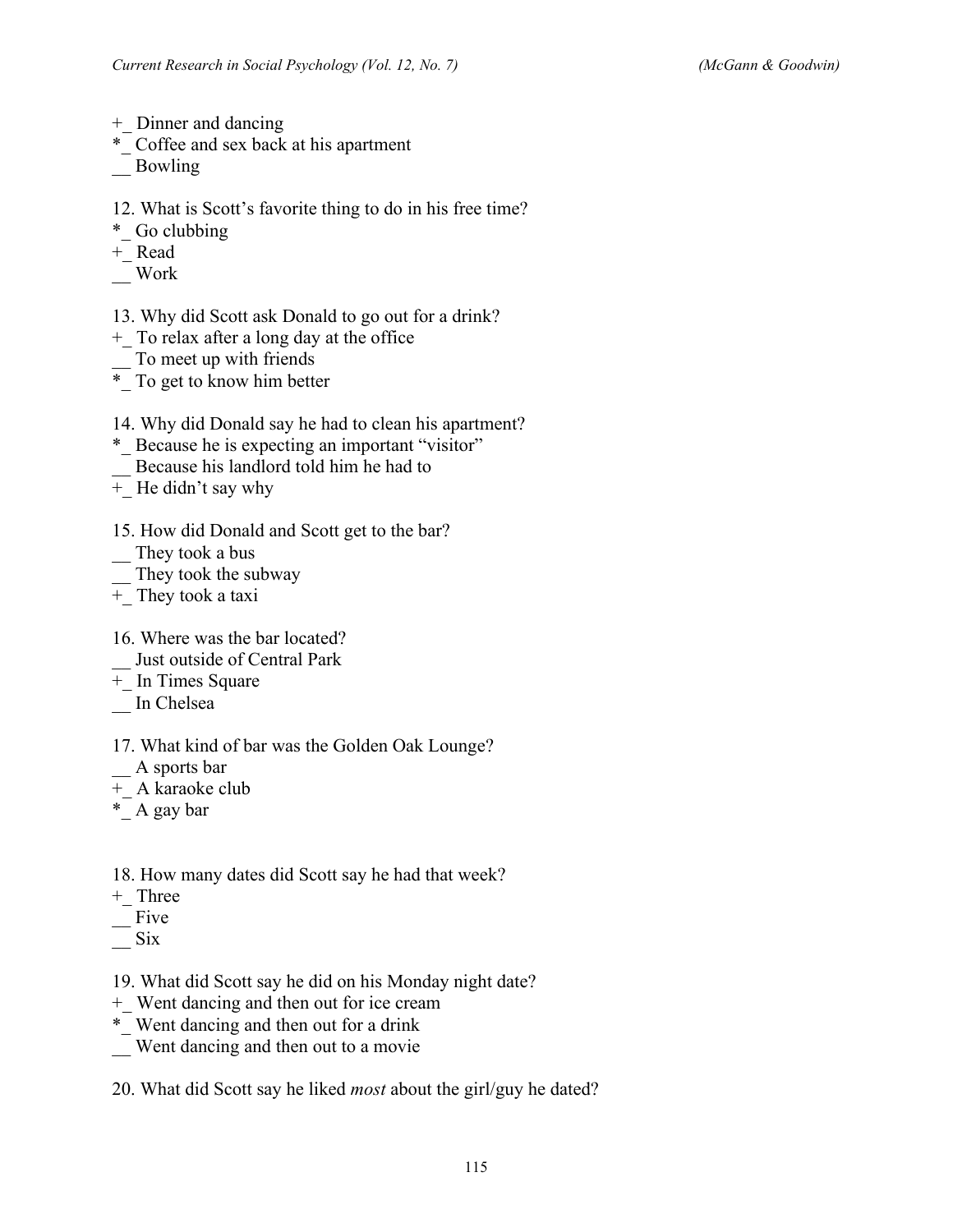Her/his honesty

- $*$  Her/his "hot body"
- +\_ The way s/he opened him up
- 21. Why did Scott say he did not want "the house and the whole nine yards"?
- +\_ He is too young for that
- \*\_ He doesn't ever want so serious of a relationship
- \_\_ He would rather settle down in an apartment
- 22. What did Donald say was the "biggest" of his problems?
- +\_ His dog, whom he has to take to the vet
- \_\_ Teresa, the "psycho" from his building
- \_\_ His parents, who complain he does not visit them
- 23. What drink does Scott suggest Donald order?
- \_\_ A diet soda
- +\_ A vodka tonic
- \_\_ A beer
- 24. What drink does Donald actually "settle for"?
- \_\_ A diet soda
- \*\_ A vodka tonic
- $+$ <sub>\_</sub> A beer
- 25. Why was Donald looking forward to going to the gym?
- +\_ To de-stress
- \*\_ To work on his "abs"
- \_\_ To kill some time
- 26. How do Donald and Scott end their evening?
- +\_ With a pat on the back and discussion of the Florida trip
- With a high five and a discussion of the Florida trip
- \*\_ With a warm embrace and a discussion of the Florida trip
- 27. What was the weather like when they were leaving?
- It was raining
- It was snowing
- +\_ It was foggy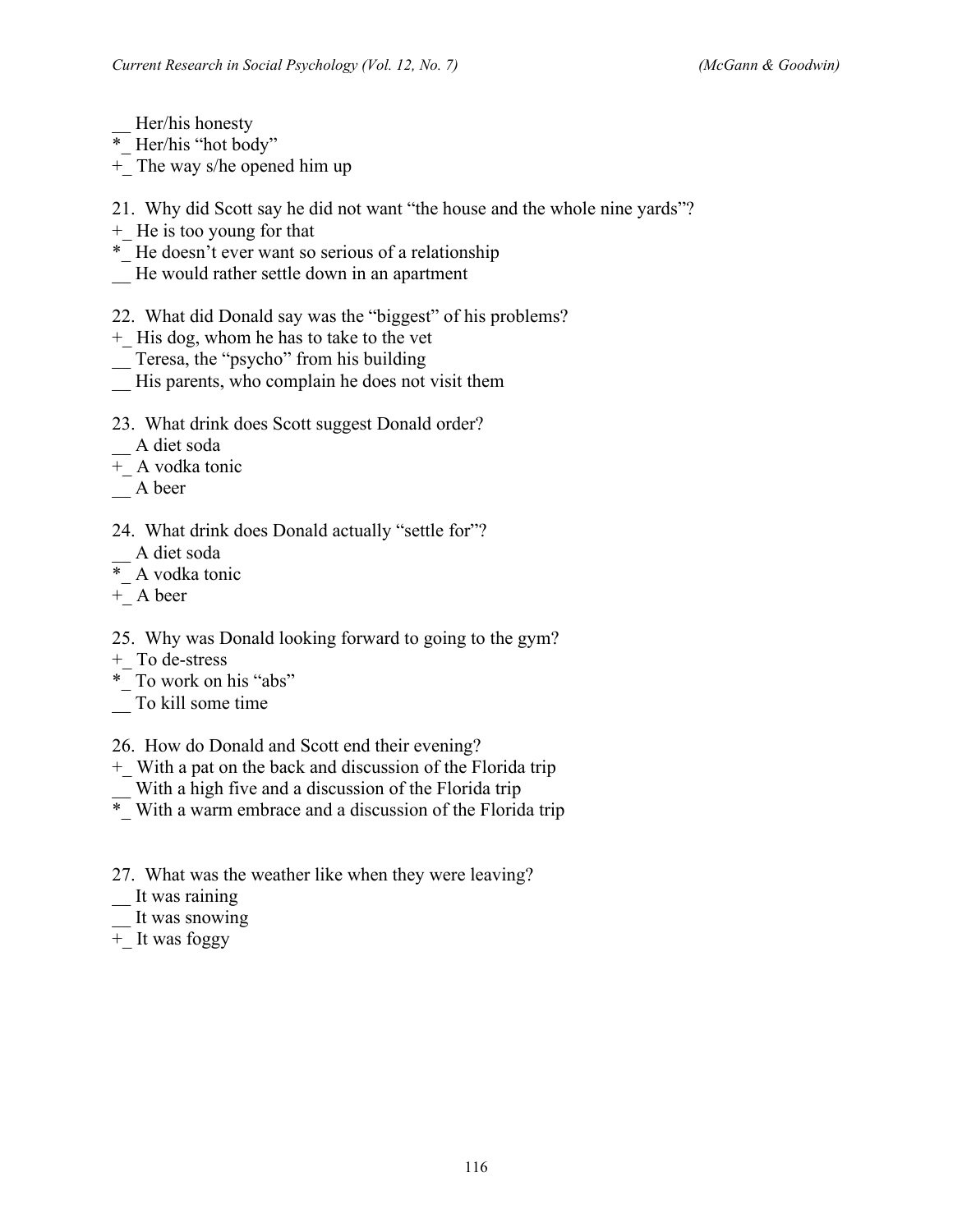## **APPENDIX F**

*Descriptive Statistics and ANOVA Results for Attrition Analysis (Time 1 Only versus Time 1 and 2) of Stereotype Recognition Scores by Narrative and Processing Capacity Conditions*

|                                                    | <b>Processing Capacity</b>             |           |    |     |                            |    |  |
|----------------------------------------------------|----------------------------------------|-----------|----|-----|----------------------------|----|--|
|                                                    |                                        | No-Load   |    |     | Load                       |    |  |
|                                                    | $\overline{M}$                         | <i>SD</i> | n  | M   | SD                         | n  |  |
| <i>Narrative Type</i>                              |                                        |           |    |     |                            |    |  |
| Gay Narrative                                      |                                        |           |    |     |                            |    |  |
| (Time 1 Only)                                      | .08                                    | .12       | 6  | .21 | .14                        | 12 |  |
| (Time 1 and 2)                                     | .13                                    | .06       | 18 | .11 | .08                        | 11 |  |
| <b>Straight Narrative</b>                          |                                        |           |    |     |                            |    |  |
| (Time 1 Only)                                      | .06                                    | .08       | 4  | -13 | .06                        | 5  |  |
| (Time 1 and 2)                                     | .08                                    | .04       | 14 | .11 | .06                        |    |  |
| Attrition                                          |                                        |           |    | F<1 |                            |    |  |
|                                                    | <b>Attrition x Processing Capacity</b> |           |    |     | $F(1, 73) = 4.15, p < .05$ |    |  |
| <b>Attrition x Narrative</b>                       |                                        |           |    | F<1 |                            |    |  |
| <b>Attrition x Processing Capacity x Narrative</b> |                                        |           |    | F<1 |                            |    |  |

*Descriptive Statistics and ANOVA Results for Attrition Analysis (Time 1 Only versus Time 1 and 2) of Correct Recognition Scores by Narrative and Processing Capacity Conditions*

|                                             | <b>Processing Capacity</b> |         |    |     |                            |    |
|---------------------------------------------|----------------------------|---------|----|-----|----------------------------|----|
|                                             |                            | No-Load |    |     | Load                       |    |
|                                             | M                          | SD      | n  | M   | <i>SD</i>                  | n  |
| Narrative Type                              |                            |         |    |     |                            |    |
| Gay Narrative                               |                            |         |    |     |                            |    |
| (Time 1 Only)                               | .83                        | .12     | 6  | .61 | .18                        | 12 |
| (Time 1 and 2)                              | .74                        | .12     | 18 | .70 | .13                        | 11 |
| <b>Straight Narrative</b>                   |                            |         |    |     |                            |    |
| (Time 1 Only)                               | .86                        | .20     | 4  | .74 | .08                        | 5  |
| (Time 1 and 2)                              | .83                        | .09     | 14 | .77 | .10                        |    |
| Attrition                                   |                            |         |    | F<1 |                            |    |
| <b>Attrition x Processing Capacity</b>      |                            |         |    |     | $F(1, 73) = 3.91, p > .05$ |    |
| <b>Attrition x Narrative</b>                |                            |         |    | F<1 |                            |    |
| Attrition x Processing Capacity x Narrative |                            |         |    | F<1 |                            |    |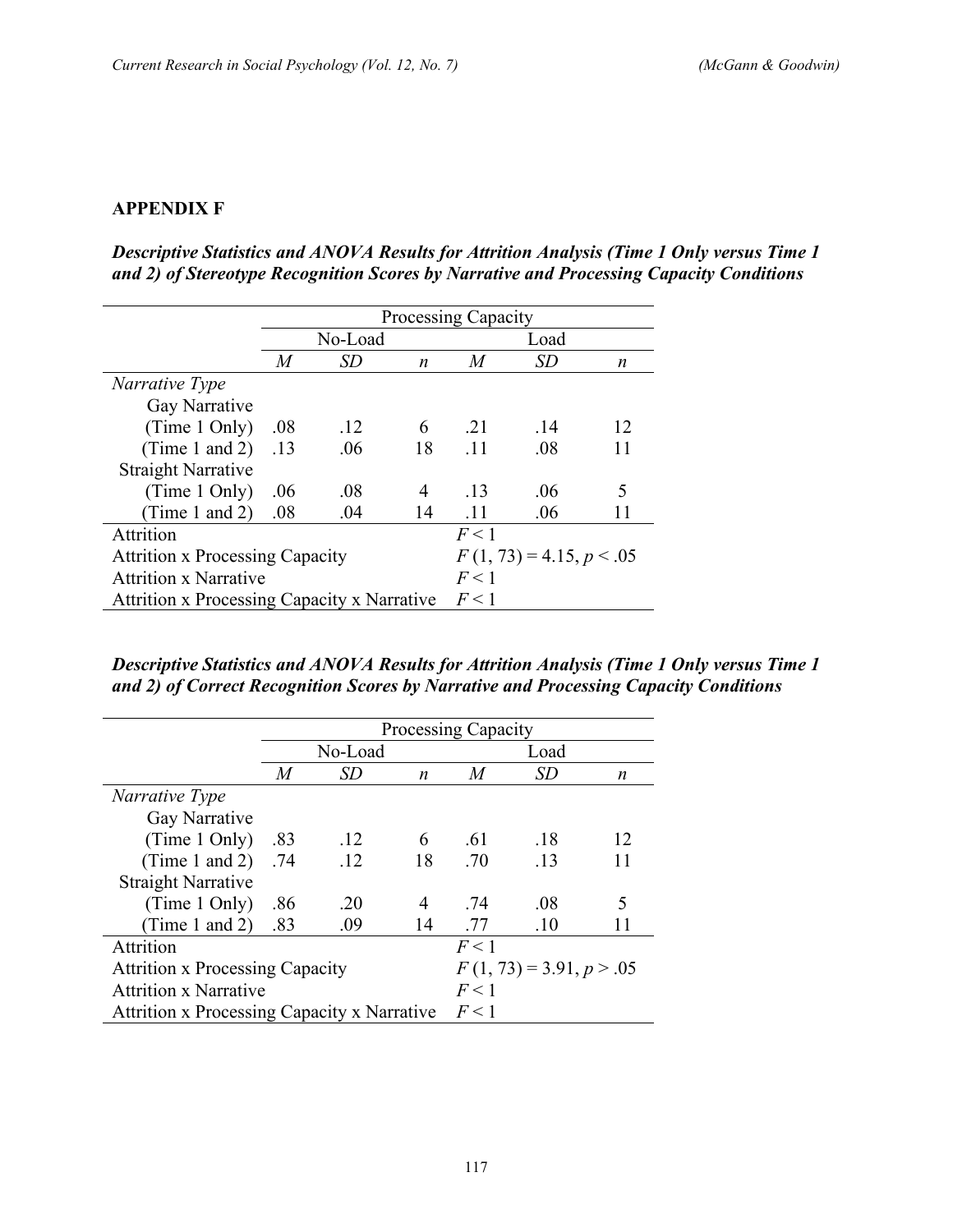|                                             | <b>Processing Capacity</b> |         |    |      |           |    |  |
|---------------------------------------------|----------------------------|---------|----|------|-----------|----|--|
|                                             |                            | No-Load |    | Load |           |    |  |
|                                             | M                          | SD      | n  | M    | <i>SD</i> | n  |  |
| Narrative Type                              |                            |         |    |      |           |    |  |
| Gay Narrative                               |                            |         |    |      |           |    |  |
| (Time 1 Only)                               | .08                        | .06     | 6  | .18  | .08       | 12 |  |
| (Time 1 and 2)                              | .13                        | .09     | 18 | .18  | .10       | 11 |  |
| <b>Straight Narrative</b>                   |                            |         |    |      |           |    |  |
| (Time 1 Only)                               | .08                        | .12     | 4  | -14  | .08       | 5  |  |
| Time 1 and 2)                               | .09                        | .08     | 14 | .11  | .05       |    |  |
| Attrition                                   |                            |         |    | F<1  |           |    |  |
| <b>Attrition x Processing Capacity</b>      |                            |         |    |      |           |    |  |
| <b>Attrition x Narrative</b>                |                            |         |    | F<1  |           |    |  |
| Attrition x Processing Capacity x Narrative |                            |         |    | F<1  |           |    |  |

*Descriptive Statistics and ANOVA Results for Attrition Analysis (Time 1 Only versus Time 1 and 2) of Incorrect Recognition of Filler Items by Narrative and Processing Capacity Conditions*

#### **APPENDIX G**

**Table 5. Pearson Bivariate Correlations, Means (***M***), Standard Deviations (***SD***), & Sample Sizes (***n***) between ATGL-S & Recognition Memory Scores for the No-Load Conditions.**

|                                   | Stereotype  | Correct     | Incorrect Filler        | ATGL-S |
|-----------------------------------|-------------|-------------|-------------------------|--------|
|                                   | Recognition | Recognition | Recognition             | Scores |
|                                   | (Immediate) | (Immediate) | (Immediate)             |        |
| <b>ATGL-S Scores</b>              |             |             |                         |        |
| Condition                         |             |             |                         |        |
| Gay Narrative/No-Load             | $r=.06$     | $r = -12$   | $r=.12$                 |        |
| $\boldsymbol{M}$                  | .12         | .77         | .12                     | 10.29  |
| SD                                | .08         | .12         | .09                     | 5.09   |
| $\boldsymbol{n}$                  | 24          | 24          | 24                      | 24     |
| Straight Narrative/No-Load        | $r = .36$   | $r = -15$   | $r = -.03$              |        |
| $\boldsymbol{M}$                  | .07         | .84         | .09                     | 12.61  |
| SD                                | .05         | .11         | .08                     | 5.30   |
| $\boldsymbol{n}$                  | 18          | 18          | 18                      | 18     |
|                                   | Stereotype  | Correct     | <b>Incorrect Filler</b> |        |
|                                   | Recognition | Recognition | Recognition             |        |
|                                   | (Delayed)   | (Delayed)   | (Delayed)               |        |
| Gay Narrative/No-Load             | $r=.20$     | $r = -13$   | $r = -10$               |        |
| $\boldsymbol{M}$                  | .26         | .61         | .13                     |        |
| <b>SD</b>                         | .10         | .11         | .06                     |        |
| $\boldsymbol{n}$                  | 18          | 18          | 18                      |        |
| <b>Straight Narrative/No-Load</b> | $r = .35$   | $r = -.35$  | $r=.18$                 |        |
| $\boldsymbol{M}$                  | .11         | .64         | .25                     |        |
| SD                                | .07         | .11         | .08                     |        |
| $\boldsymbol{n}$                  | 14          | 14          | 14                      |        |